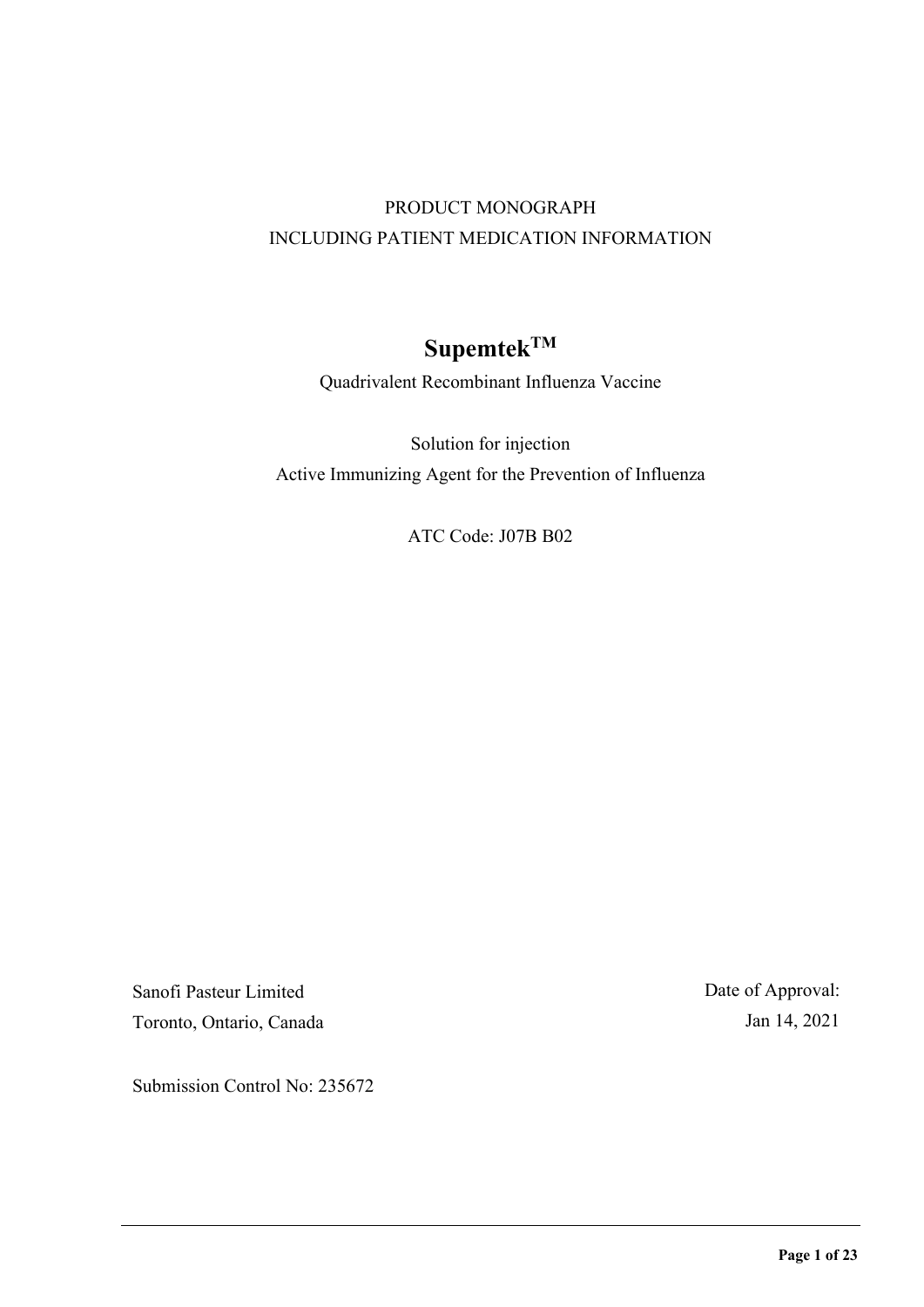# **Table of Contents**

| $\blacksquare$          |                                                             |  |
|-------------------------|-------------------------------------------------------------|--|
| 1.1                     |                                                             |  |
| 1.2                     |                                                             |  |
| $\overline{2}$          |                                                             |  |
| $\overline{\mathbf{3}}$ |                                                             |  |
| 3.1                     |                                                             |  |
| 3.2                     |                                                             |  |
| $\overline{\mathbf{4}}$ |                                                             |  |
| 5                       | <b>DOSAGE FORMS, STRENGTHS, COMPOSITION AND PACKAGING 5</b> |  |
| 6                       |                                                             |  |
| $\overline{7}$          |                                                             |  |
| 7.1                     |                                                             |  |
| 7.1.1<br>7.1.2          |                                                             |  |
| 7.1.3                   |                                                             |  |
| 8                       |                                                             |  |
| 8.1                     |                                                             |  |
| 8.2                     |                                                             |  |
| 9                       |                                                             |  |
| 9.1                     |                                                             |  |
| 10                      |                                                             |  |
| 10.1                    |                                                             |  |
| 10.2                    |                                                             |  |
| 10.3                    |                                                             |  |
| 11                      |                                                             |  |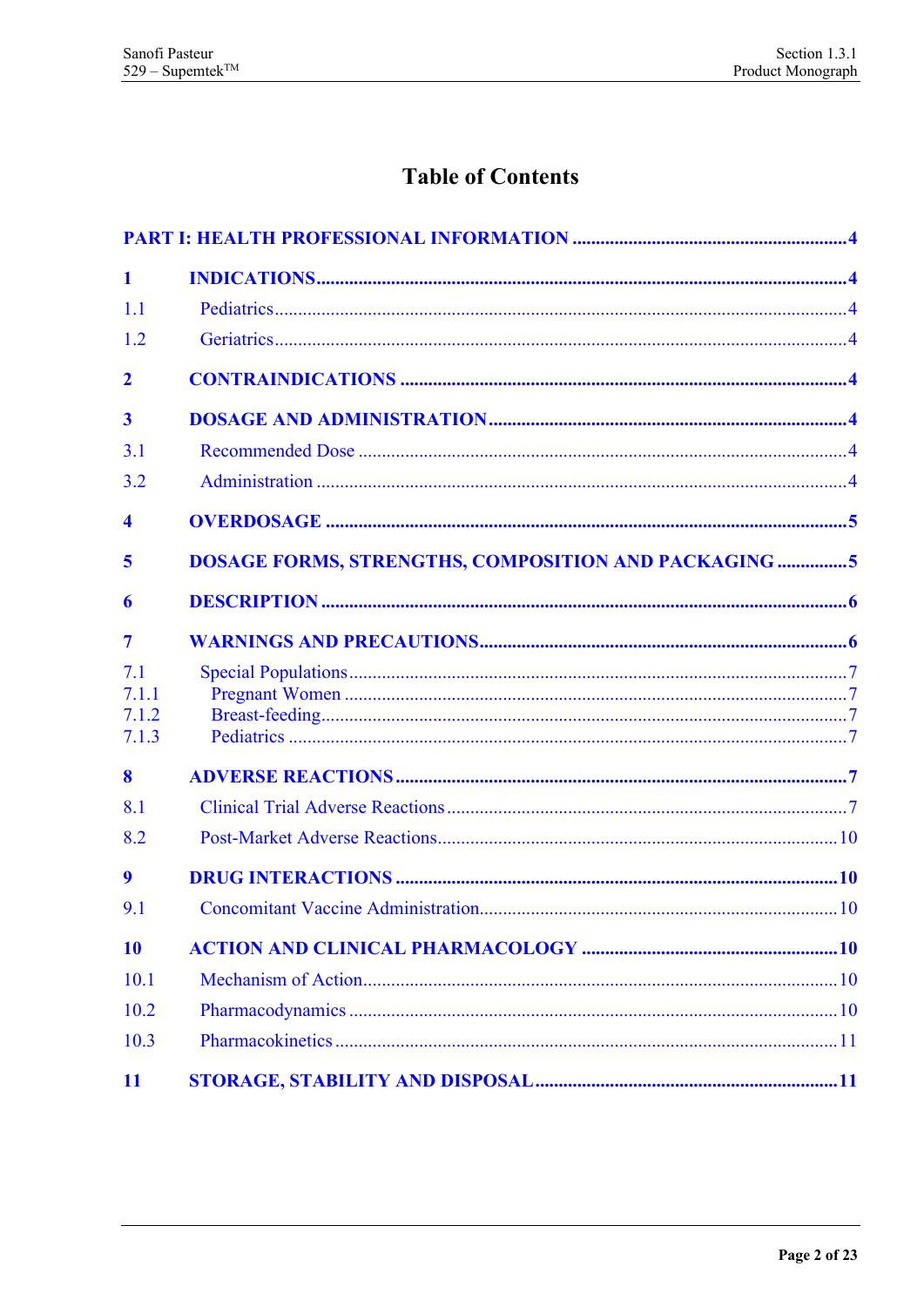| 12                       |  |  |
|--------------------------|--|--|
| 13                       |  |  |
| 13.1                     |  |  |
| 13.2<br>13.2.1<br>13.2.2 |  |  |
| 13.2.3<br>14             |  |  |
|                          |  |  |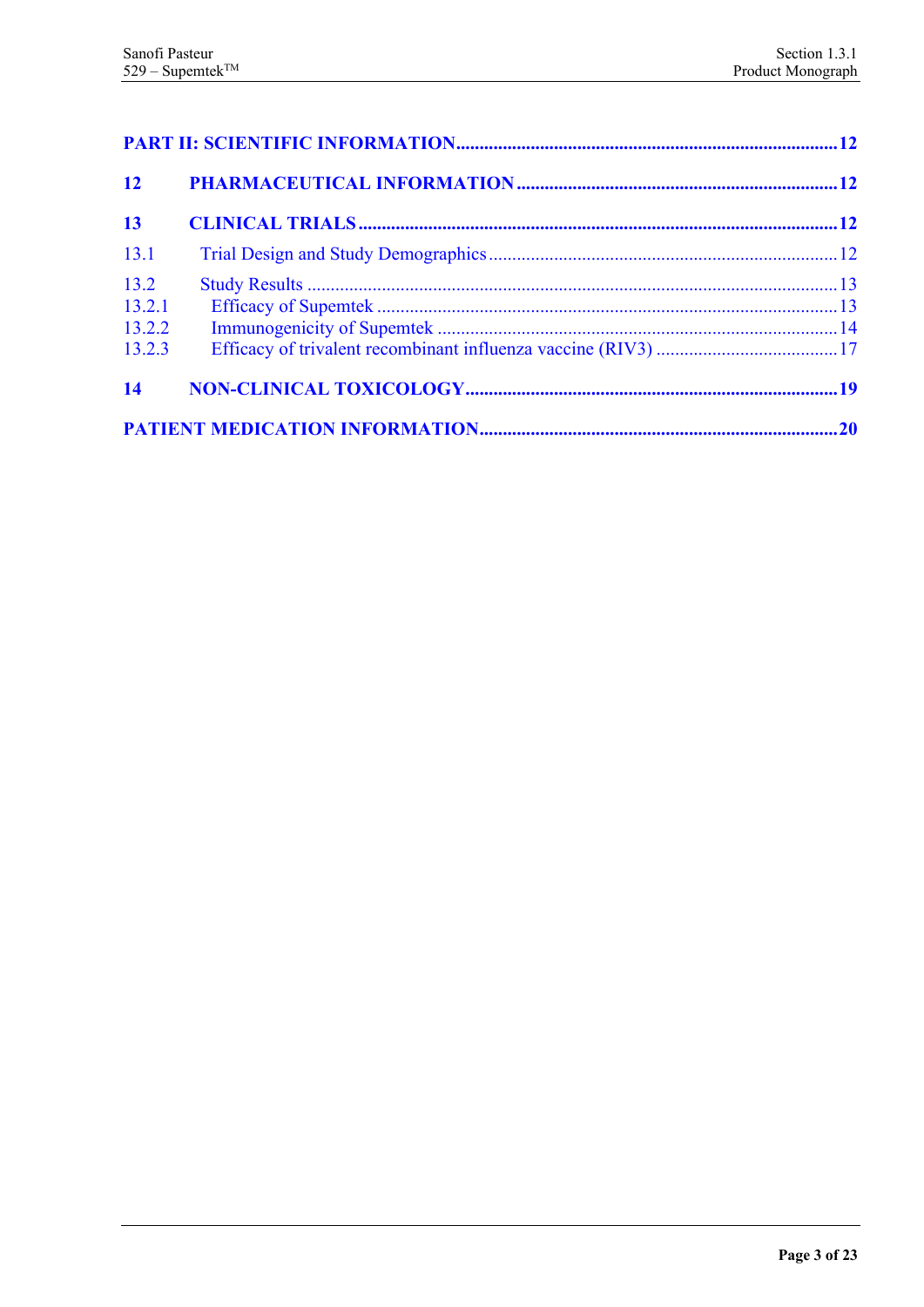# <span id="page-3-0"></span>**PART I: HEALTH PROFESSIONAL INFORMATION**

# <span id="page-3-1"></span>**1 INDICATIONS**

Supemtek<sup>TM</sup> vaccine is indicated for active immunization for the prevention of influenza disease caused by influenza A subtype viruses and type B virus lineages contained in the vaccine. Supemtek is approved for use in persons 18 years of age and older.

### <span id="page-3-2"></span>**1.1 Pediatrics**

Pediatrics (<18 years of age): No data are available to Health Canada; therefore, Health Canada has not authorized an indication for pediatric use.

### <span id="page-3-3"></span>**1.2 Geriatrics**

Geriatrics (≥50 years of age): Based on the data submitted and reviewed by Health Canada, the safety and immunogenicity of Supemtek in geriatric patients has been established; therefore, Health Canada has authorized an indication for geriatric use.

## <span id="page-3-4"></span>**2 CONTRAINDICATIONS**

Supemtek vaccine is contraindicated in patients who are hypersensitive to this vaccine or to any component of the vaccine. For a complete listing, see DOSAGE FORMS, STRENGTHS, COMPOSITION AND PACKAGING.

# <span id="page-3-5"></span>**3 DOSAGE AND ADMINISTRATION**

### <span id="page-3-6"></span>**3.1 Recommended Dose**

#### **Recommended recombinant influenza vaccine dosage**

| Age                    | <b>Dosage</b> | Number of doses |
|------------------------|---------------|-----------------|
| $\geq$ 18 years of age | 0.5 mL        | (annually)      |

Health Canada has not authorized an indication for pediatric use in children less than 18 years of age.

### <span id="page-3-7"></span>**3.2 Administration**

Supemtek is a sterile aqueous solution for injection. Inspect for extraneous particulate matter and/or discolouration before use. If these conditions exist, the product should not be administered.

Administration should be carried out by intramuscular (IM) route. Injections of Supemtek vaccine should be administered intramuscularly, preferably in the deltoid muscle.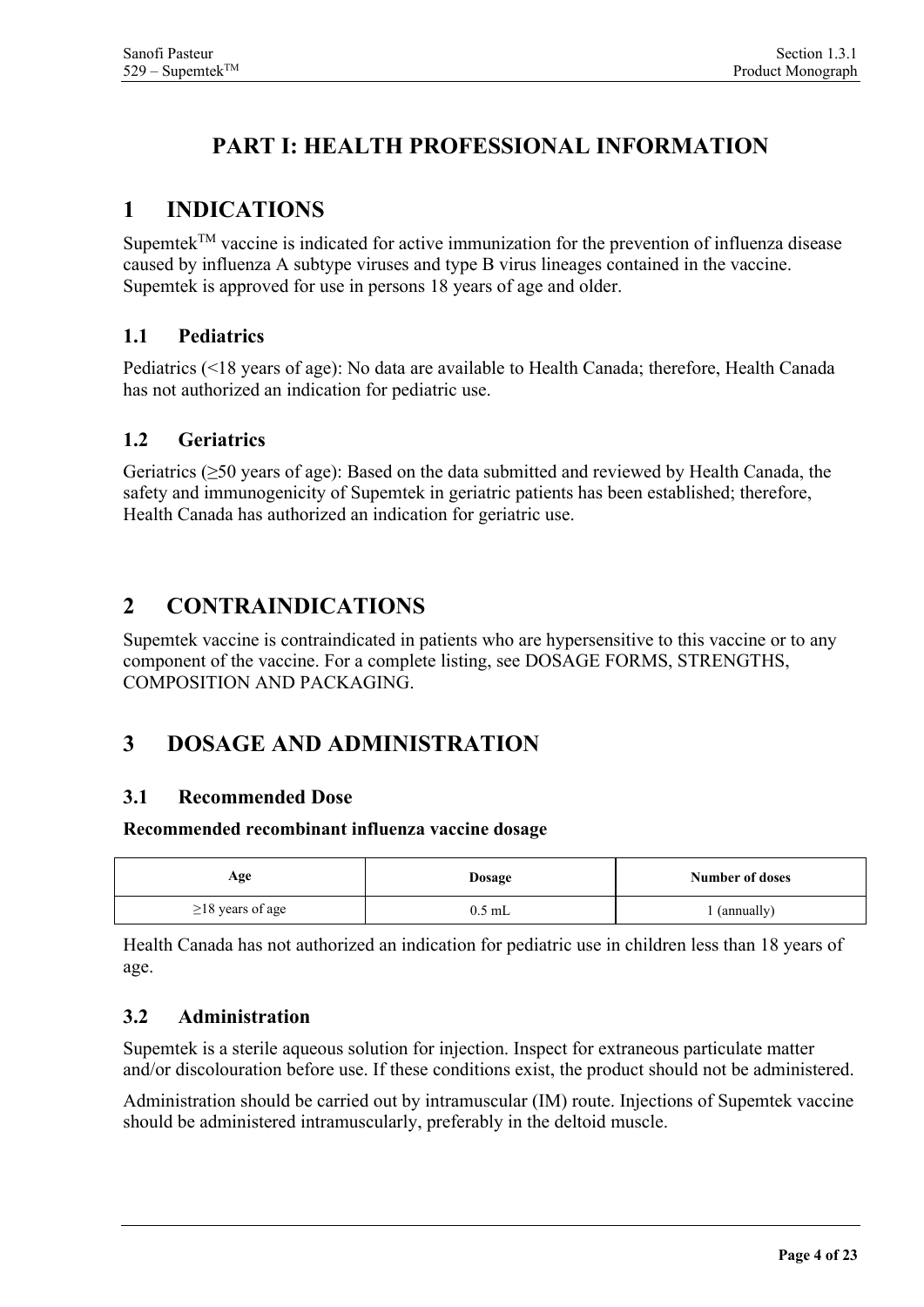<span id="page-4-0"></span>Do not administer this product intravenously.

### **4 OVERDOSAGE**

<span id="page-4-1"></span>For management of a suspected drug overdose, contact your regional poison control centre.

# **5 DOSAGE FORMS, STRENGTHS, COMPOSITION AND PACKAGING**

#### **Dosage Form Description**

Supemtek vaccine is supplied as a sterile solution in a pre-filled syringe. Supemtek after shaking the syringe well, is clear and colorless without visible particulates.

#### **Composition**

The composition and function of each component contained within the 0.5 mL single dose are provided in [Table 1.](#page-4-2) Supemtek does not contain egg proteins, antibiotics, or preservatives. There is no gelatin added in Supemtek as a stabilizer.

| Component                                           | Quantity (per 0.5 mL dose) | <b>Function</b>      |
|-----------------------------------------------------|----------------------------|----------------------|
| Purified hemagglutinin (HA):                        | 180 mcg total              |                      |
| A(H3N2)                                             | 45 mcg HA                  | Active substance     |
| A(H1N1)                                             | 45 mcg HA                  | Active substance     |
| B (Victoria lineage)                                | 45 mcg HA                  | Active substance     |
| B (Yamagata lineage)                                | 45 mcg HA                  | Active substance     |
| Other:                                              |                            |                      |
| Sodium chloride                                     | $4.4 \text{ mg}$           | Excipient            |
| Monobasic sodium phosphate                          | $0.195$ mg                 | Excipient            |
| Dibasic sodium phosphate                            | $1.3 \text{ mg}$           | Excipient            |
| Polysorbate 20 (Tween®20)                           | $27.5 \text{~meg}$         | Stabilizer/Excipient |
| Baculovirus and Spodoptera frugiperda cell proteins | $\leq$ 19 mcg              | Residual             |
| Baculovirus and cellular DNA                        | $\leq 10$ ng               | Residual             |
| Triton X-100                                        | $\leq 100$ mcg             | Residual             |

#### <span id="page-4-2"></span>**Table 1: Composition of the Drug Product**

### **Packaging**

Supemtek is supplied as single dose pre-filled syringes. See [Table 2.](#page-5-2) The syringes do not contain natural rubber latex.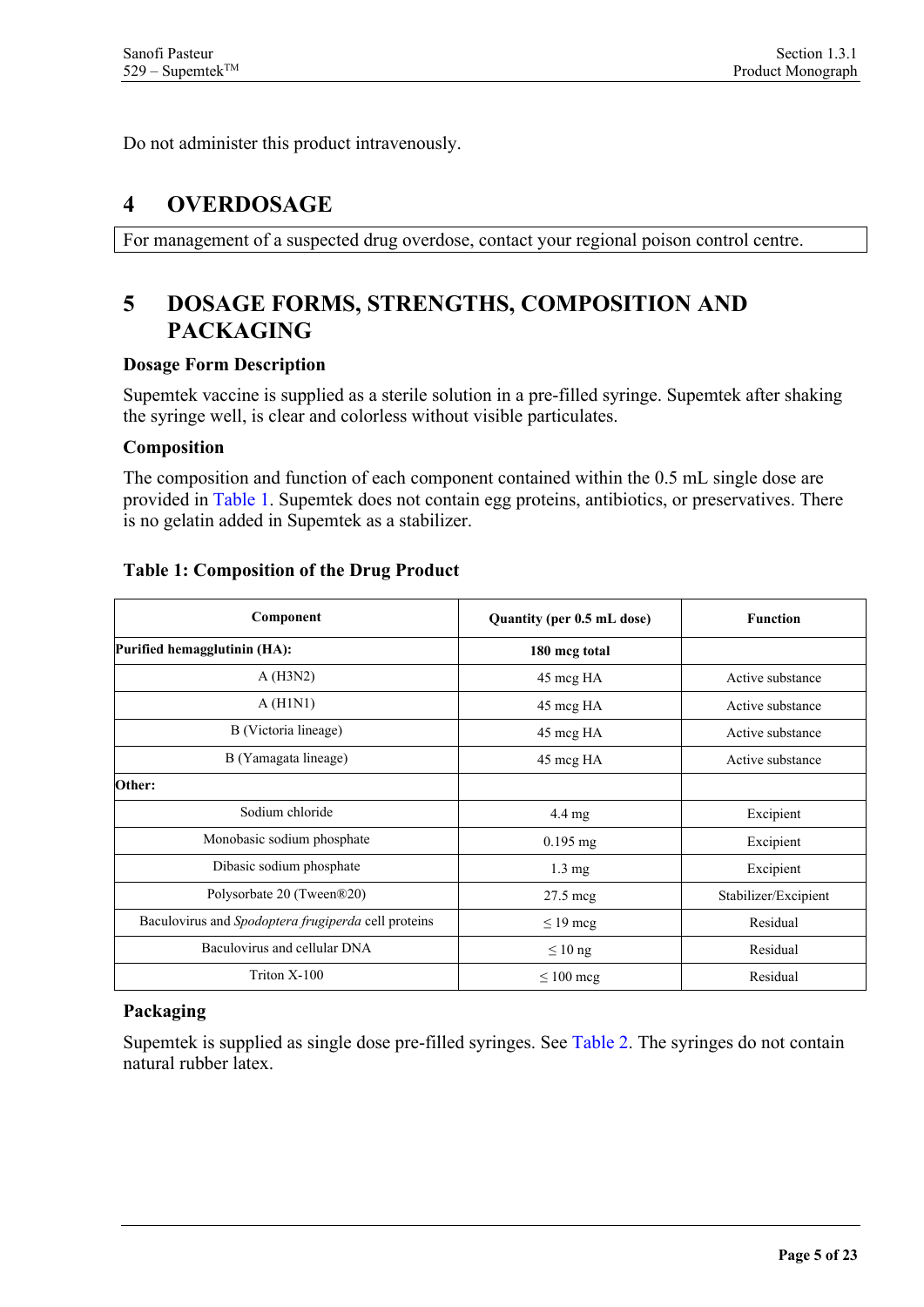#### <span id="page-5-2"></span>**Table 2: Final Product Container**

| <b>Containers and devices</b> | <b>Container element</b>                    | <b>Nature</b>                       |  |
|-------------------------------|---------------------------------------------|-------------------------------------|--|
|                               | 1.5 mL <i>Luer-Lok</i> <sup>®</sup> syringe | Type I borosilicate glass           |  |
|                               | Plunger stopper                             | 6213 Helvoet, gray butyl latex-free |  |
| Syringe without needle        | Plunger Rod                                 | Grav                                |  |
|                               | Tip cap                                     | Latex-free                          |  |

# <span id="page-5-0"></span>**6 DESCRIPTION**

Supemtek is a sterile aqueous solution of recombinant influenza hemagglutinin for intramuscular injection containing purified HA proteins produced in a continuous insect cell line (expresSF+®) that is derived from Sf9 cells of the fall armyworm, *Spodoptera frugiperda* (which is related to moths, caterpillars and butterflies), and grown in serum-free medium composed of chemicallydefined lipids, vitamins, amino acids, and mineral salts. Each of the four HAs is expressed in this cell line using a baculovirus vector (*Autographa californica* nuclear polyhedrosis virus, ACNPV), extracted from the cells with Triton X-100 and further purified by column chromatography and diafiltration against phosphate-buffered saline. The purified HAs are then blended and filled into single-dose pre-filled syringes.

Supemtek is a quadrivalent recombinant influenza vaccine (RIV4) and is formulated to contain 180 micrograms (mcg) hemagglutinin (HA) per 0.5 mL dose in the recommended ratio of 45 mcg HA of each of the four strains for <year season> (A/H3N2, A/H1N1, B/Yamagata-like, B/Victoria-like).

# <span id="page-5-1"></span>**7 WARNINGS AND PRECAUTIONS**

#### **Managing Allergic Reactions**

Caution should be exercised when the vaccine is administered to subjects with hypersensitivity to the vaccine itself or any of its components. Appropriate medical treatment and supervision must be available to manage possible anaphylactic reactions following administration of the vaccine.

#### **Guillain-Barré Syndrome**

The 1976 swine influenza vaccine was associated with an elevated risk of Guillain-Barré syndrome (GBS). Evidence for a causal relation of GBS with other influenza vaccines is inconclusive; if an excess risk exists, it is probably slightly more than 1 additional case per 1 million persons vaccinated.

If Guillain - Barré Syndrome has occurred within 6 weeks following previous influenza vaccination, the decision to give Supemtek should be based on careful consideration of the potential benefits and risks.

#### **Altered Immunocompetence**

If Supemtek is administered to immunocompromised individuals, including persons receiving immunosuppressive treatment, the immune response may be diminished.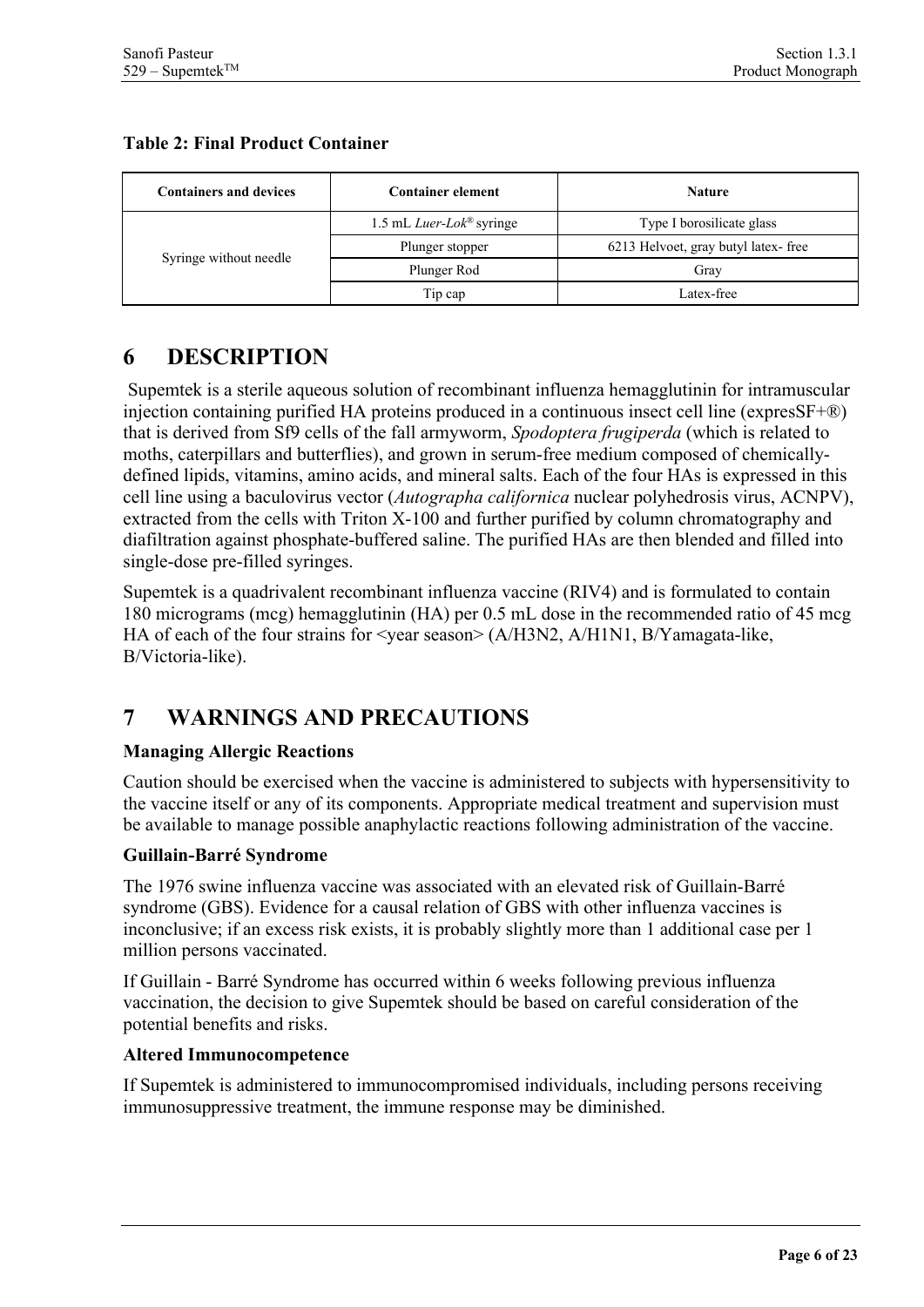#### **Limitations of Vaccine Effectiveness**

Vaccination with Supemtek may not protect 100% of vaccine recipients.

#### **Driving and Operating Machinery**

No studies on the effects on the ability to drive and use machines have been performed.

#### **Syncope**

Syncope (fainting) has been reported following vaccination with Supemtek. Procedures should be in place to prevent falling injury and to manage syncopal reactions to any intramuscular injection.

#### <span id="page-6-0"></span>**7.1 Special Populations**

#### <span id="page-6-1"></span>**7.1.1 Pregnant Women**

There is limited amount of data from the use of Supemtek in pregnant women.

One animal study performed with trivalent recombinant influenza vaccine (RIV3) did not indicate direct or indirect harmful effects with respect to pregnancy, embryo-foetal development or early post-natal development. An assessment of the risks and benefits should be performed by a health care professional before administering Supemtek to pregnant women.

The National Advisory Committee on Immunization (NACI) recommends influenza vaccination for all pregnant women at any stage of pregnancy.

#### <span id="page-6-2"></span>**7.1.2 Breast-feeding**

It is not known whether Supemtek vaccine is excreted in human milk. An assessment of the risks and benefits should be performed by a health care professional before administering Supemtek to a nursing woman.

#### <span id="page-6-3"></span>**7.1.3 Pediatrics**

**Pediatrics (less than 18 years)**: Safety and immunogenicity of Supemtek has not been established in individuals less than18 years of age.

### <span id="page-6-4"></span>**8 ADVERSE REACTIONS**

#### <span id="page-6-5"></span>**8.1 Clinical Trial Adverse Reactions**

Because clinical trials are conducted under widely varying conditions, and because the strain composition of influenza vaccines is subject to annual changes, adverse reaction rates observed in the clinical trial(s) of one vaccine cannot be directly compared to rates in the clinical trials of another vaccine and may not reflect the rates observed in practice.

RIV4 has been administered to and safety data collected from 998 adults 18-49 years of age (Study 1) and 4328 adults 50 years of age and older (Study 2). Both studies were Phase 3, multicenter, randomized, active-controlled, double-blind trials.

**Study 1 (in adults 18-49 years of age):** The most common reactions occurring after vaccine administration were injection-site reactions (tenderness and pain) reported overall by 48% and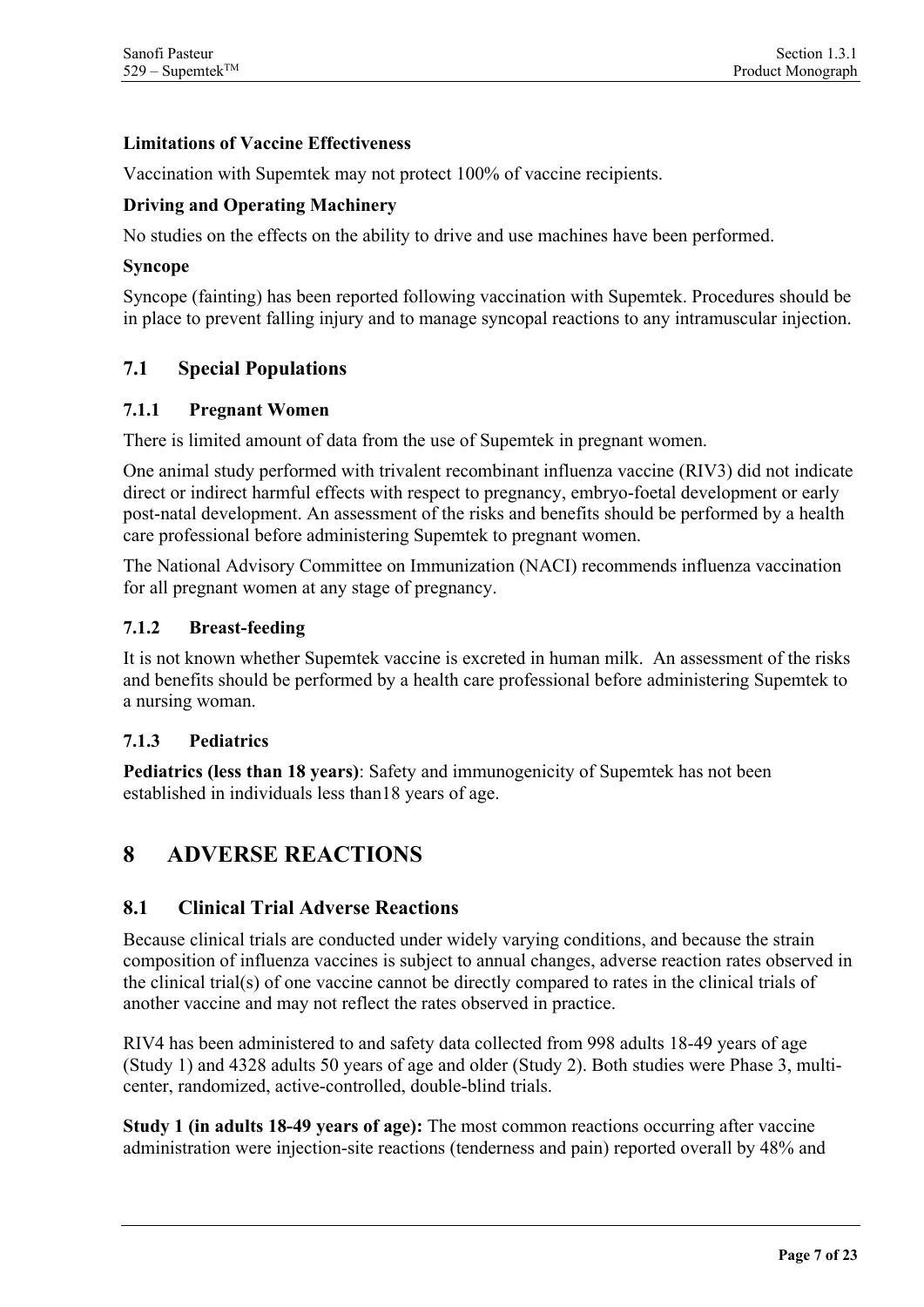37% of study participants 18-49 years of age receiving RIV4, respectively and 47% and 36% respectively of those receiving the active comparator vaccine [\(Table 3\)](#page-7-0).

#### <span id="page-7-0"></span>**Table 3: Frequency of Solicited Injection Site and Systemic Adverse Reactions within 7 Days of Administration of RIV4 or Comparator1 in Adults 18-49 Years of Age, Study 1 (Reactogenicity Populations)1, 2**

| Reactogenicity                                                 | RIV4<br>$N = 996$<br>$\frac{0}{0}$ |          |                  | Comparator<br>$N = 332$<br>$\frac{0}{0}$ |                |                  |
|----------------------------------------------------------------|------------------------------------|----------|------------------|------------------------------------------|----------------|------------------|
| <b>Term</b>                                                    | Any Grade <sup>6</sup>             | Grade 3  | Grade 4          | Any Grade <sup>6</sup>                   | Grade 3        | Grade 4          |
| Subjects with $\geq 1$ injection site reaction <sup>3, 4</sup> | 51                                 | 1        | $\theta$         | 52                                       | 2              | $\mathbf{0}$     |
| <b>Local Tenderness</b>                                        | 48                                 |          | $\mathbf{0}$     | 47                                       |                | $\boldsymbol{0}$ |
| <b>Local Pain</b>                                              | 37                                 | -1       | $\theta$         | 36                                       |                | $\boldsymbol{0}$ |
| <b>Firmness / Swelling</b>                                     | 5                                  | $\theta$ | $\theta$         | 3                                        | $\theta$       | $\theta$         |
| <b>Redness</b>                                                 | 4                                  | $\theta$ | $\boldsymbol{0}$ |                                          | $\theta$       | $\boldsymbol{0}$ |
| Subjects with $\geq 1$ systemic reaction <sup>3,5</sup>        | 34                                 | 2        | $\leq$ 1         | 36                                       | 3              | $\leq$ 1         |
| Headache                                                       | 20                                 | 1        | $\theta$         | 21                                       | $\overline{2}$ | <1               |
| <b>Fatigue</b>                                                 | 17                                 | 1        | $\theta$         | 17                                       |                | $\mathbf{0}$     |
| <b>Muscle Pain</b>                                             | 13                                 |          | $\theta$         | 12                                       |                | $\mathbf{0}$     |
| <b>Joint Pain</b>                                              | 10                                 |          | $\mathbf{0}$     | 10                                       |                | $\mathbf{0}$     |
| <b>Nausea</b>                                                  | 9                                  | 1        | $\leq$ 1         | 9                                        |                | $\mathbf{0}$     |
| <b>Shivering / Chills</b>                                      | $\overline{7}$                     | 1        | $\mathbf{0}$     | 6                                        |                | $\mathbf{0}$     |
| Fever <sup>6,7</sup>                                           | $\overline{2}$                     | $<$ 1    | $\mathbf{0}$     |                                          | $\leq$ 1       | $\mathbf{0}$     |

NOTE: Data based on the most severe response reported by subjects. Results ≥1% reported to nearest whole percent; results >0 but  $\leq$ 1% reported as  $\leq$ 1%.

1 Comparator = U.S.-licensed comparator quadrivalent inactivated influenza vaccine, Fluarix Quadrivalent, manufactured by GlaxoSmithKline.

<sup>2</sup>Study 1 is registered as NCT02290509 under the National Clinical Trials registry.

<sup>3</sup> Reactogenicity Populations were defined as all randomized subjects who received study vaccine according to the treatment actually received and who had at least one non-missing data point for injection site, systemic or body temperature reactogenicity categories. For local pain, tenderness and systemic reactions: Grade  $1 = No$  interference with activities. Grade  $2 =$  Prevented some activities, and headache may have required non-narcotic pain reliever. Grade 3 = Prevented most or all normal activities or required prescription medications. Grade 4 = Required visit to ER or hospitalization. For injection site redness and firmness/swelling: Grade 1=25 to  $\leq$ 50 mm (small). Grade 2=51 to  $\leq$ 100 mm (medium). Grade 3=>100 mm (large). Grade 4=necrosis or exfoliative dermatitis.

<sup>4</sup> Denominators for injection site reactions: RIV4 n = 996, Comparator n = 332.<br><sup>5</sup> Denominators for systemic reactions: RIV4 n = 994, Comparator n = 332.<br><sup>6</sup> Denominators for fever: RIV4 n = 990, Comparator n = 327.

<sup>6</sup> Denominators for fever: RIV4 n = 990, Comparator n = 327. 7 Fever defined as body temperature ≥38°C. Grade 1 (≥38°C to ≤38.3°C); Grade 2 (38.4°C to ≤ 38.8°C); Grade 3 (38.9°C to ≤40°C); Grade 4 >40°C.

**Study 2 (in adults 50 years of age and older):** In study participants 50 years of age and older, injection site tenderness was reported by 34% and 37% of those receiving RIV4 or active comparator, respectively [\(Table 4\)](#page-8-0). Onset usually occurred within the first 3 days after vaccination. All resolved without sequelae.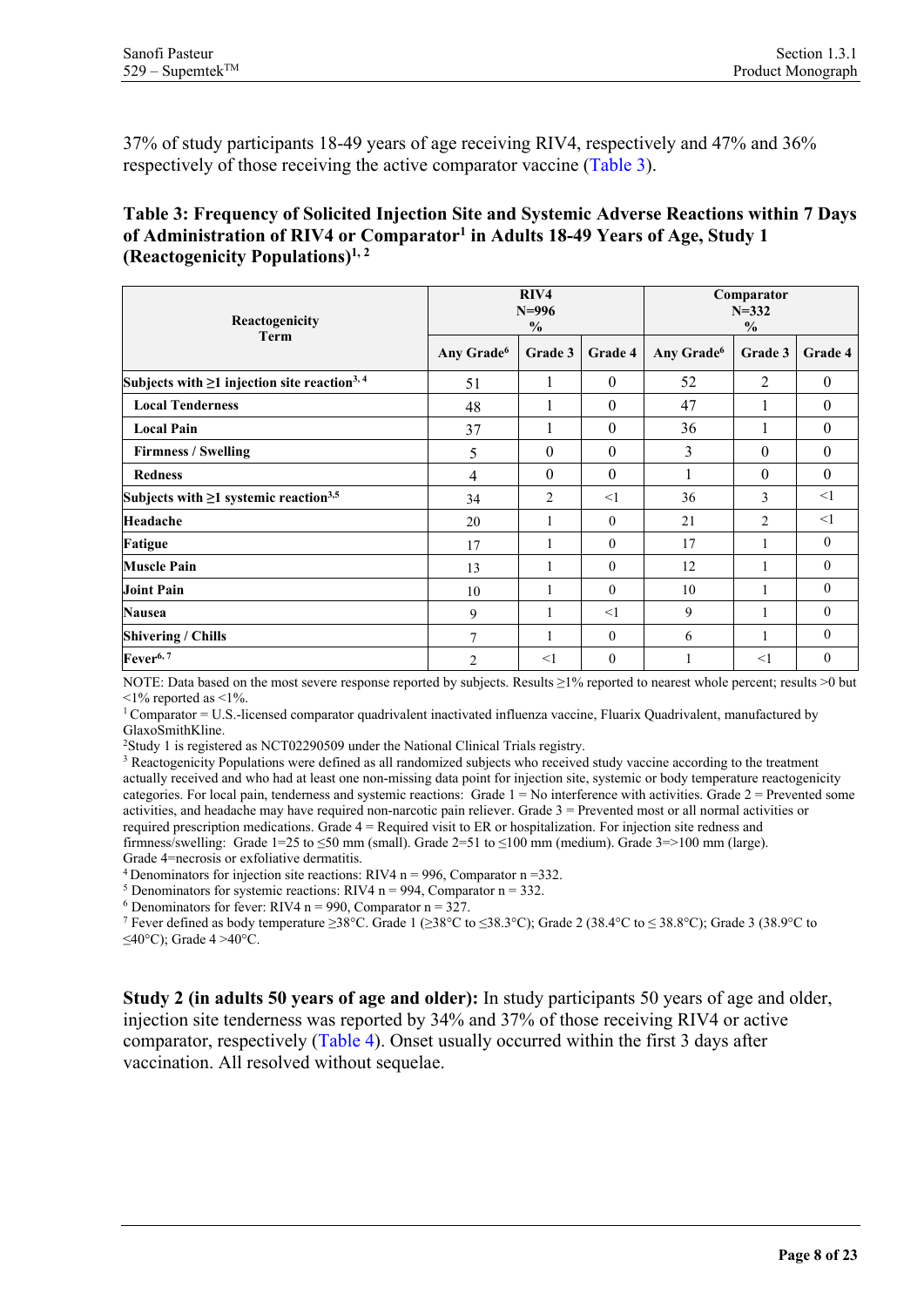#### <span id="page-8-0"></span>**Table 4: Frequency of Solicited Local Injection Site Reactions and Systemic Adverse Reactions within 7 Days of Administration of RIV4 or Comparator1 in Adults 50 Years of Age and Older, Study 2 (Reactogenicity Populations) 2, 3**

| <b>Reactogenicity Term</b>                                             | RIV4<br>$N = 4312$<br>$\frac{0}{0}$ |          |          | Comparator<br>$N = 4327$<br>$\frac{0}{0}$ |          |              |  |
|------------------------------------------------------------------------|-------------------------------------|----------|----------|-------------------------------------------|----------|--------------|--|
|                                                                        | <b>Any Grade</b>                    | Grade 3  | Grade 4  | <b>Any Grade</b>                          | Grade 3  | Grade 4      |  |
| Subjects with $\geq 1$ injection site<br>reaction <sup>3, 4</sup>      | 38                                  | <1       | $\leq$ 1 | 40                                        | $\leq$ 1 | <1           |  |
| <b>Local Tenderness</b>                                                | 34                                  | $\leq$ 1 | <1       | 37                                        | $\leq$ 1 | <1           |  |
| <b>Local Pain</b>                                                      | 19                                  | <1       | $\theta$ | 22                                        | <1       | <1           |  |
| <b>Firmness / Swelling</b>                                             | 3                                   | <1       | $\theta$ | 3                                         | <1       | $\theta$     |  |
| <b>Redness</b>                                                         | 3                                   | <1       | $\theta$ | $\overline{c}$                            | <1       | $\theta$     |  |
| Subjects with $\geq 1$ systemic<br>reactogenicity event <sup>3,5</sup> | 25                                  | 1        | $\leq$ 1 | 26                                        | 1        | <1           |  |
| Headache                                                               | 13                                  | <1       | $\leq$ 1 | 14                                        | 1        | <1           |  |
| Fatigue                                                                | 12                                  | <1       | $\theta$ | 12                                        | <1       | $\leq$ 1     |  |
| <b>Muscle Pain</b>                                                     | 9                                   | <1       | <1       | 9                                         | <1       | <1           |  |
| <b>Joint Pain</b>                                                      | 8                                   | $\leq$ 1 | $\theta$ | 8                                         | $\leq$ 1 | <1           |  |
| <b>Nausea</b>                                                          | 5                                   | <1       | $\theta$ | 5                                         | $\leq$ 1 | <1           |  |
| <b>Shivering / Chills</b>                                              | 5                                   | <1       | $\theta$ | 4                                         | $\leq$ 1 | <1           |  |
| Fever <sup>6,7</sup>                                                   | $<$ 1                               | <1       | $\theta$ |                                           | <1       | $\mathbf{0}$ |  |

NOTE: Data based on the most severe response reported by subjects. Results ≥1% reported to nearest whole percent; results >0 but  $\leq$ 1% reported as  $\leq$ 1%.

 $1$ Comparator = U.S.-licensed comparator quadrivalent inactivated influenza vaccine. Fluarix Quadrivalent, manufactured by GlaxoSmithKline.

<sup>2</sup> Study 2 is registered as NCT02285998 under the National Clinical Trials registry.

<sup>3</sup> Reactogenicity Populations were defined as all randomized subjects who received study vaccine according to the treatment actually received and who had at least one non-missing data point for injection site, systemic or body temperature reactogenicity categories. For local pain, tenderness, and systemic reactions: Grade 1=No interference with activity. Grade 2=Some interference with activity. Grade 3=Prevents daily activity. Grade 4=Required ER visit or hospitalization. For injection site redness and firmness/swelling: Grade 1=25 to  $\leq$ 50 mm (small). Grade 2=51 to  $\leq$ 100 mm (medium); Grade 3=>100 mm (large);

Grade 4=necrosis or exfoliative dermatitis.<br><sup>4</sup> Denominators for injection site reactions: RIV4 n = 4307, Comparator n = 4319.

<sup>5</sup> Denominators for systemic reactions: RIV4 n = 4306, Comparator n = 4318.

<sup>6</sup> Denominators for fever: RIV4 n = 4262, Comparator n = 4282.

<sup>7</sup> Fever defined as body temperature ≥38°C. Grade 1 (≥38°C to ≤38.3°C); Grade 2 (38.4°C to ≤ 38.8°C); Grade 3 (38.9°C to ≤40°C); Grade 4 >40°C.

Among adults 18-49 years of age (Study 1), through 6 months post-vaccination, no deaths were reported. SAEs were reported by 12 subjects, 10 (1%) RIV4 recipients and 2 (0.6%) Comparator recipients. No SAEs were considered related to study vaccine.

Among adults 50 years of age and older (Study 2), 20 deaths occurred in the 6 months postvaccination, including 8 RIV4 and 12 Comparator recipients. No deaths were considered related to study vaccine. SAEs were reported by 145 (3.4%) RIV4 recipients and 132 (3%) Comparator recipients. No SAEs were considered related to study vaccine.

In the 28 days following vaccination, one or more unsolicited adverse events occurred in 10.3% of RIV4 and 10.5% of Comparator recipients in Study 1 (adults 18-49 years of age) and in 13.9% of RIV4 and 14.1% of Comparator recipients in Study 2 (adults ≥50 years of age). In both studies,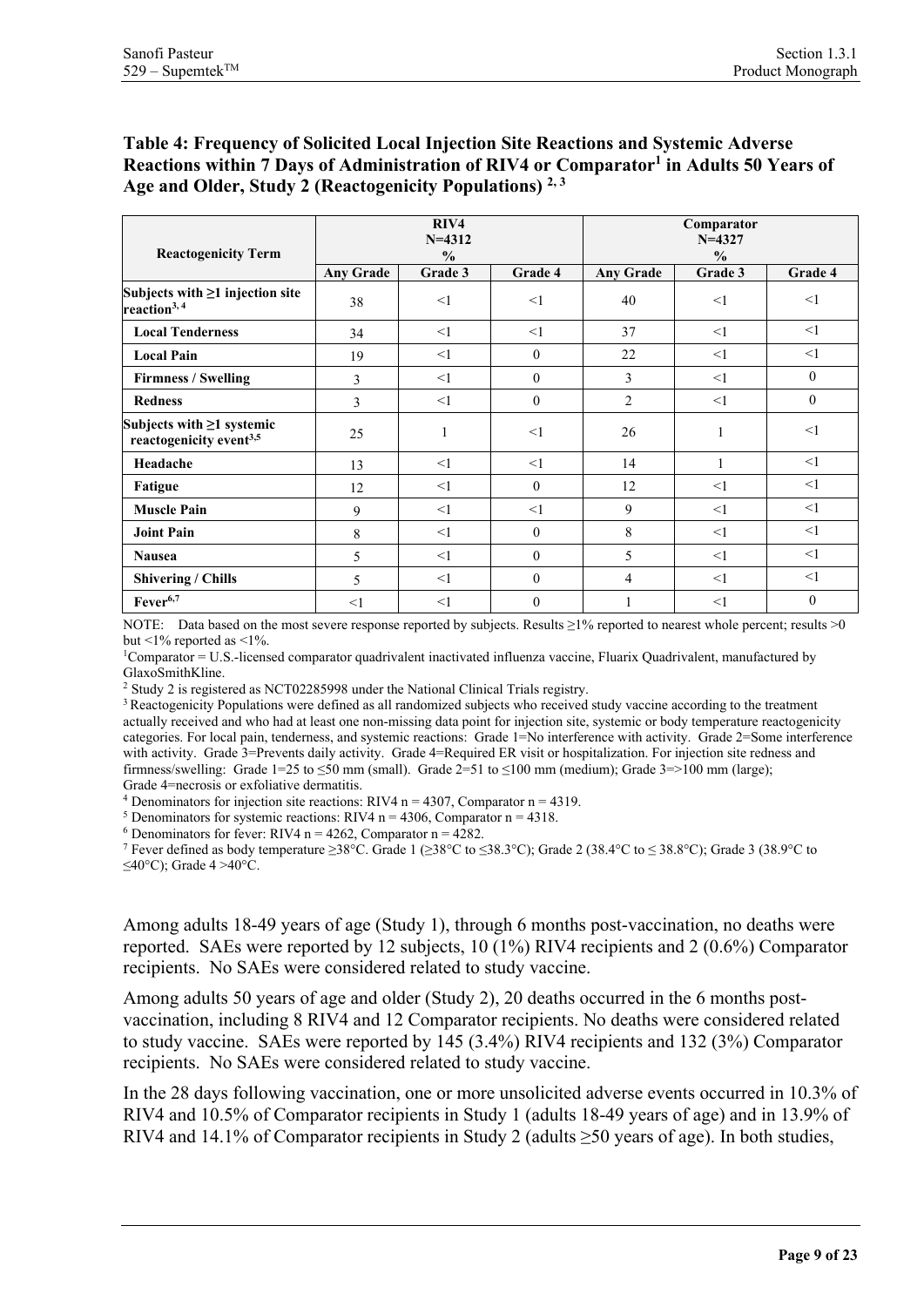rates of individual events were similar between treatment groups, and most events were mild to moderate in severity.

#### <span id="page-9-0"></span>**8.2 Post-Market Adverse Reactions**

The following adverse events have been reported during the post-marketing use of RIV4. Because these events are reported voluntarily from a population of uncertain size, it is not always possible to reliably estimate their frequency.

Immune system disorders: anaphylaxis, anaphylactoid reactions, allergic reactions, and other forms of hypersensitivity.

### <span id="page-9-1"></span>**9 DRUG INTERACTIONS**

#### <span id="page-9-2"></span>**9.1 Concomitant Vaccine Administration**

Supemtek should not be mixed with another vaccine in the same syringe or vial.

No data to assess the concomitant administration of Supemtek with other vaccines is available. If Supemtek is to be given at the same time as another injectable vaccine(s), the vaccine(s) should be administered at different injection sites.

# <span id="page-9-3"></span>**10 ACTION AND CLINICAL PHARMACOLOGY**

#### <span id="page-9-4"></span>**10.1 Mechanism of Action**

Supemtek contains recombinant HA proteins of the four strains of influenza virus specified by health authorities for inclusion in the annual seasonal vaccine. These proteins function as antigens which induce a humoral immune response, measured by hemagglutination inhibition (HI) antibody that is known to protect against influenza infection. Using the recombinant production technology, the HA in Supemtek has an identical primary structure to the HA in the wild type virus strains selected for seasonal vaccines.

Antibodies against one influenza virus type or subtype confer limited or no protection against another. Furthermore, antibodies to one antigenic variant of influenza virus might not protect against a new antigenic variant of the same type or subtype. Frequent development of antigenic variants through antigenic drift is the virologic basis for seasonal epidemics and the reason for the usual replacement of one or more influenza virus strains in each year's influenza vaccine. Therefore, influenza vaccines are standardized to contain the hemagglutinins of influenza virus strains (i.e., typically two type A and two type B), representing the influenza viruses likely to be circulating in the upcoming season.

Annual influenza vaccination is recommended because immunity during the year after vaccination declines and because circulating strains of influenza virus change from year to year.

### <span id="page-9-5"></span>**10.2 Pharmacodynamics**

Refer to CLINICAL TRIALS section for immunogenicity.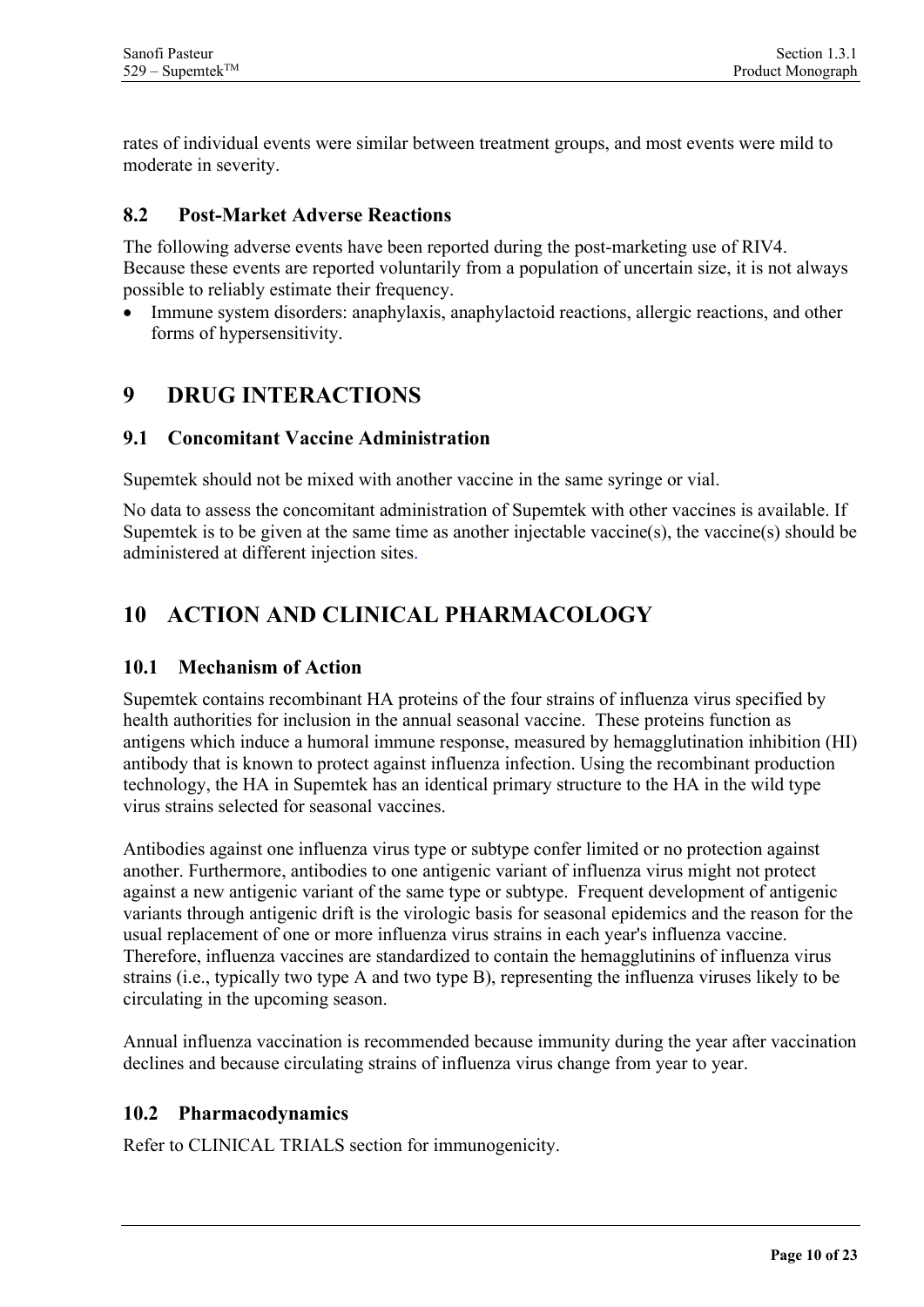### <span id="page-10-0"></span>**10.3 Pharmacokinetics**

<span id="page-10-1"></span>No pharmacokinetic studies have been performed.

# **11 STORAGE, STABILITY AND DISPOSAL**

Store at 2°C to 8°C. Do not freeze.

Protect syringes from light.

Do not use after the expiration date shown on the label.

Any unused product or waste material should be disposed of in accordance with local requirements.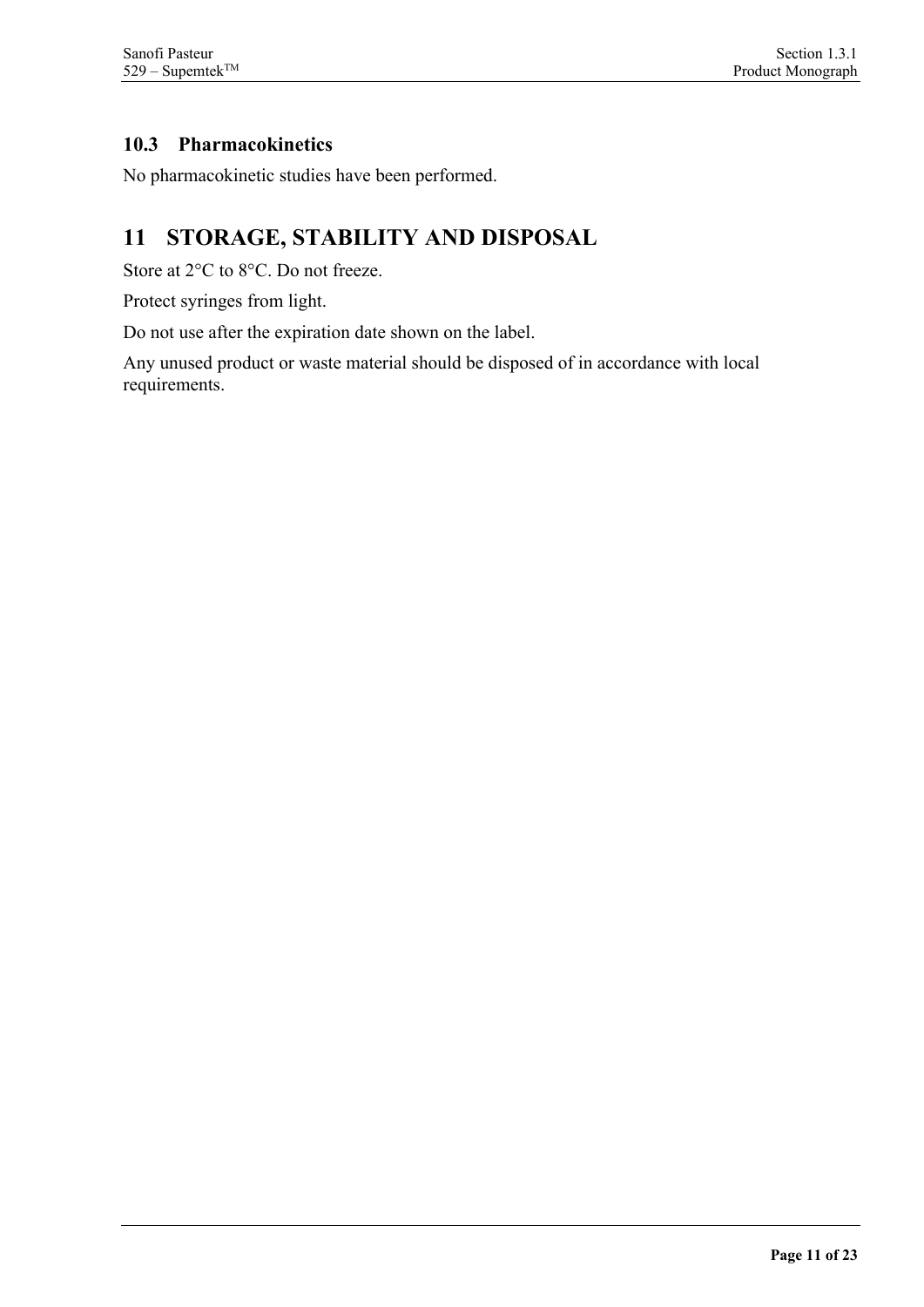# **PART II: SCIENTIFIC INFORMATION**

## <span id="page-11-1"></span><span id="page-11-0"></span>**12 PHARMACEUTICAL INFORMATION**

#### **Drug Substance**

Proper name: Quadrivalent Recombinant Influenza Vaccine

#### **Product Characteristics**

Supemtek is a sterile aqueous solution of recombinant influenza hemagglutinin for intramuscular injection containing purified HA proteins produced in a continuous insect cell line (expresSF+®) that is derived from Sf9 cells of the fall armyworm, *Spodoptera frugiperda* (which is related to moths, caterpillars and butterflies), and grown in serum-free medium composed of chemicallydefined lipids, vitamins, amino acids, and mineral salts. Each of the four HAs is expressed in this cell line using a baculovirus vector (*Autographa californica* nuclear polyhedrosis virus, ACNPV), extracted from the cells with Triton X-100 and further purified by column chromatography and diafiltration against phosphate-buffered saline. The purified HAs are then blended and filled into single-dose pre-filled syringes.

Supemtek is a quadrivalent recombinant influenza vaccine (RIV4). A single 0.5 mL dose of Supemtek contains sodium chloride (4.4 mg), monobasic sodium phosphate (0.195 mg), dibasic sodium phosphate (1.3 mg), and polysorbate 20 (Tween®20) (27.5 mcg). Each 0.5 mL dose of Supemtek may also contain residual amounts of baculovirus and *Spodoptera frugiperda* cell proteins ( $\leq$  19 mcg), baculovirus and cellular DNA ( $\leq$  10 ng), and Triton X-100 ( $\leq$  100 mcg).

Supemtek does not contain egg proteins, antibiotics, or preservatives. The single-dose, pre-filled syringes contain no natural rubber latex. Gelatin is not added in Supemtek as a stabilizer.

# <span id="page-11-2"></span>**13 CLINICAL TRIALS**

### <span id="page-11-3"></span>**13.1 Trial Design and Study Demographics**

#### **Study 1**

Study 1 evaluated the immunogenicity of RIV4 as compared to a U.S.-licensed quadrivalent inactivated influenza vaccine (Comparator) in a randomized, observer-blind, active-controlled, multi-center trial conducted during the 2014-2015 influenza season in healthy adults 18-49 years of age (12). A total of 1350 subjects were enrolled, randomized 3:1, and vaccinated with Supemtek (998 subjects) or Comparator (332 subjects). Subjects were predominantly female (65%), white (60%), black/African American (37%), and of non-Hispanic/Latino ethnicity (84%), with a mean age of 33.5 years. Of the total vaccinated population, 1292 subjects (969 RIV4 and 323 IIV4 recipients, respectively) were evaluable for immune responses (Immunogenicity Population).

#### **Study 2**

Study 2 evaluated the efficacy of RIV4 in a randomized, observer-blind, active-controlled, multicenter trial conducted during the 2014-2015 influenza season in adults 50 years of age and older (11). A total of 8963 healthy, medically stable adults (mean age 62.5 years) were randomized in a 1:1 ratio to receive a single dose of RIV4 (n=4474) or a U.S.-licensed quadrivalent inactivated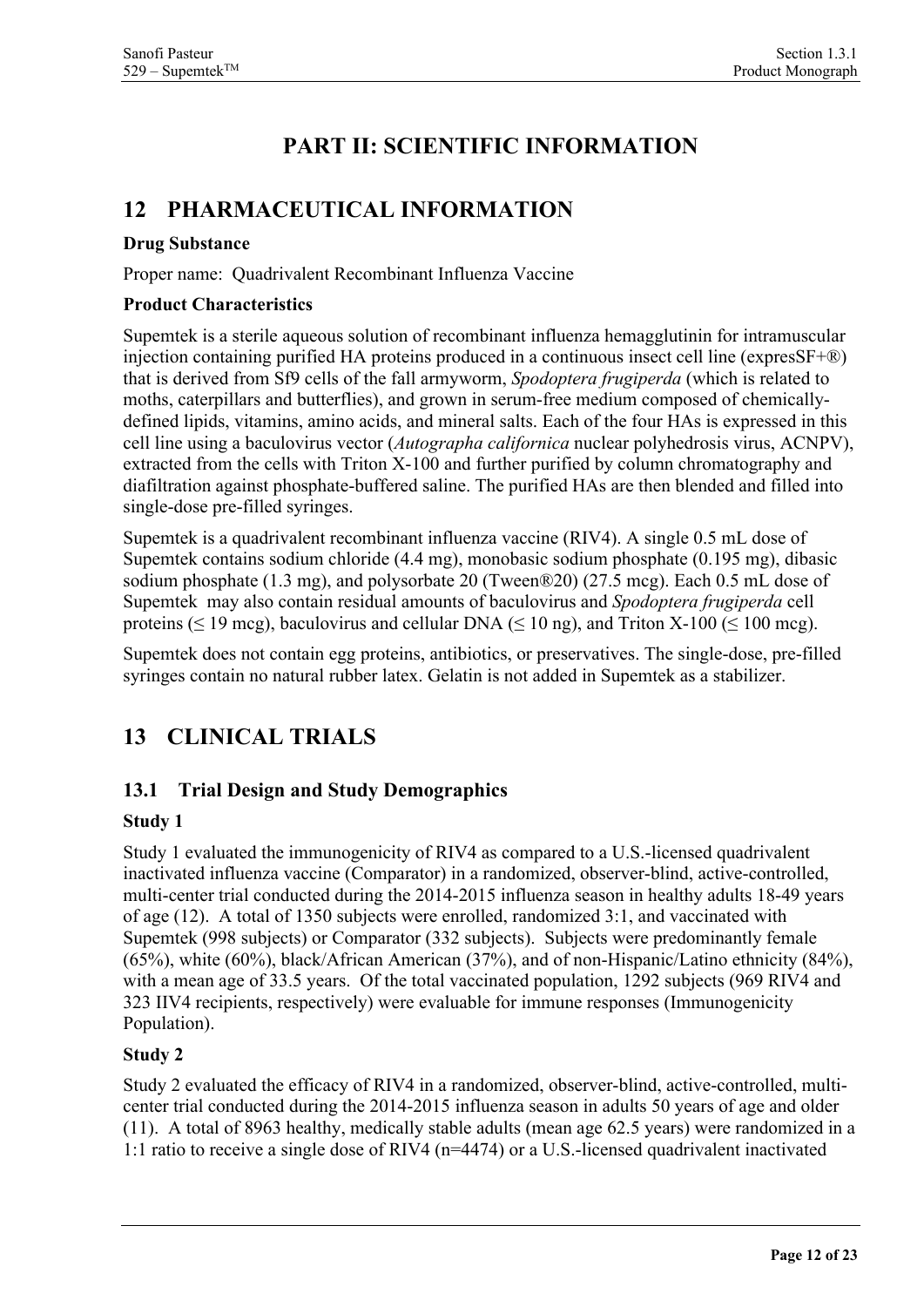influenza vaccine (n=4489). Among randomized subjects, 58% were female, 80% white, 18% black/African-American, 2% other races, and 5% of Hispanic/Latino ethnicity. A total of 5186 (60%) subjects were 50-64 years of age and 3486 (40%) were  $\geq$ 65 years of age.

### **Study 3**

Study 3 was conducted for trivalent recombinant influenza vaccine (RIV3). The efficacy of RIV3 is relevant to RIV4 because both vaccines are manufactured using the same process and have overlapping compositions.

The efficacy of RIV3 in protecting against influenza illness was evaluated in a randomized, observer-blind, placebo-controlled multicenter trial conducted in the U.S. during the 2007-2008 influenza season in adults 18-49 years of age (Study 3).

Study 3 enrolled and vaccinated 4648 healthy adults (mean age 32.5 years) randomized in a 1:1 ratio to receive a single dose of RIV4 (n=2344) or saline placebo (n=2304). Among enrolled subjects, 59% were female, 67% were white, 19% African-American, 2% Asian, < 1% other races, and 11% of Latino/Hispanic ethnicity.

### <span id="page-12-0"></span>**13.2 Study Results**

### <span id="page-12-1"></span>**13.2.1 Efficacy of Supemtek**

Study 2 evaluated the efficacy of RIV4 in a randomized, observer-blind, active controlled, multicenter trial conducted during the 2014-2015 influenza season in the Unites States in adults 50 years of age and older.

A total of 8963 healthy, medically stable adults were randomized in a 1:1 ratio to receive a single dose of RIV4 (n=4474) or a U.S.-licensed quadrivalent inactivated influenza vaccine (n=4489). A total of 5412 (60.4%) subjects were 50-64 years of age and 3551 (39.6%) were  $\geq$  65 years of age.

Real-time polymerase chain reaction (rtPCR)-confirmed influenza was assessed by active and passive surveillance for influenza-like illness (ILI) beginning 2 weeks post-vaccination until the end of the influenza season, approximately 6 months post- vaccination. ILI was defined as having at least one symptom (no specified duration) in each of two categories of respiratory and systemic symptoms. Respiratory symptoms included sore throat, cough, sputum production, wheezing and difficulty breathing. Systemic symptoms included fever > 99°F (>37°C) oral, chills, fatigue, headache and myalgia. A nasopharyngeal swab sample was collected for rtPCR testing from subjects with an episode of ILI. Reflex viral culture was performed on rtPCR-positive samples.

The primary efficacy endpoint of Study 2 was rtPCR-positive, protocol-defined ILI due to any strain of influenza. Antigenic and phylogenetic evaluations of the similarity ("matching") of clinical isolates to vaccine antigens were not performed. US epidemiological data for the 2014- 2015 influenza season indicated that Influenza A (H3N2) viruses predominated and that most influenza A/H3N2 viruses were antigenically dissimilar while A/H1N1 and B viruses were antigenically similar to vaccine antigens.

Supemtek met the prespecified success criterion for non-inferiority to the comparator pre-defined as a lower bound of the two-sided 95% CI >-20%.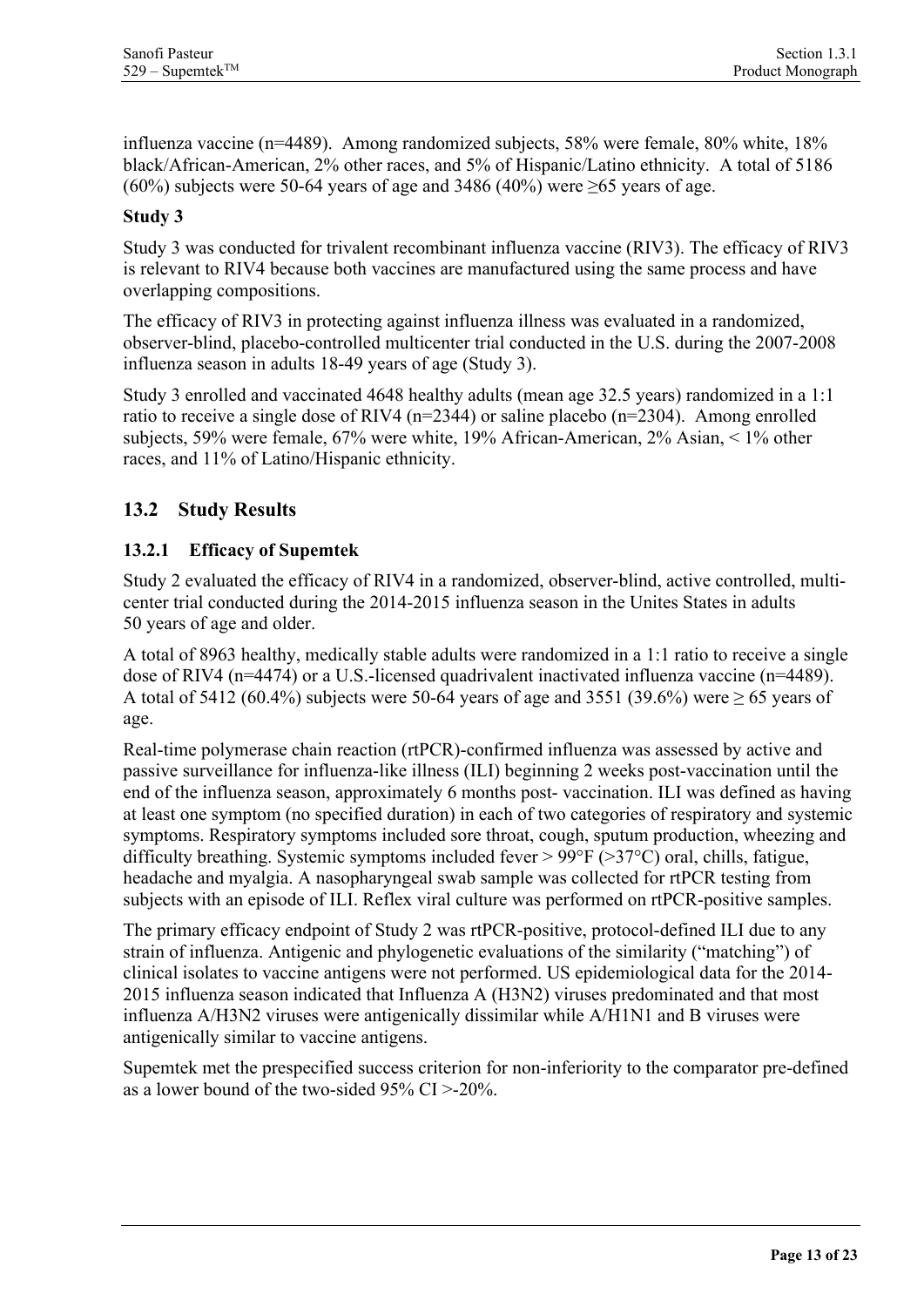#### **Table 5: Relative Vaccine Efficacy (rVE) of RIV4 versus Comparator against Laboratory-Confirmed Influenza, Regardless of Antigenic Similarity to Vaccine Antigens, Adults 50 Years of Age and Older, Study 2 (Efficacy Population) 1**

|                                                            |    | RIV4<br>$(N=4303)$               |     | Comparator<br>$(N=4301)$      | <b>RR</b> | rVE $%$<br>$(95\% \text{ CI})$ |
|------------------------------------------------------------|----|----------------------------------|-----|-------------------------------|-----------|--------------------------------|
|                                                            | n  | <b>Attack Rate</b><br>$\%$ (n/N) | n   | <b>Attack Rate %</b><br>(n/N) |           |                                |
| All rtPCR-positive Influenza <sup>2</sup>                  | 96 | 2.2                              | 138 | 3.2                           | 0.70      | 30(10, 47)                     |
| All rtPCR-positive Influenza A <sup>3</sup>                | 73 | 1.7                              | 14  | 2.7                           | 0.64      | 36(14, 53)                     |
| All rtPCR-positive Influenza B <sup>3</sup>                | 23 | 0.5                              | 24  | 0.6                           | 0.96      | $4(-72, 46)$                   |
| <b>All Culture-confirmed Protocol-</b><br>defined $ILI3,4$ | 58 | 1.3                              | 101 | 2.3                           | 0.57      | 43 (21, 59)                    |

Abbreviations: rtPCR=reverse transcriptase polymerase chain reaction; Comparator=U.S.-licensed quadrivalent inactivated influenza vaccine, Fluarix Quadrivalent, manufactured by GlaxoSmithKline; n=number of influenza cases; N=number of

subjects in treatment group; RR=relative risk (Attack Rate RIV4/Attack Rate IIV4);  $rVE = [(1-RR)x 100]$ .<br><sup>1</sup> Efficacy Population included all randomized subjects who received study vaccine and provided any follow-up documentat for influenza-like illness beginning at least 14 days postvaccination. Excluded subjects with protocol deviations that could adversely affect efficacy.

<sup>2</sup> Primary Analysis. All cases of rtPCR-confirmed influenza are included.

<sup>3</sup> Post hoc analyses. All cases of influenza A were A/H3N2. Cases of influenza B were not distinguished by lineage. <sup>4</sup> Culture of rtPCR-positive samples was performed in MDCK cells.

#### <span id="page-13-0"></span>**13.2.2 Immunogenicity of Supemtek**

The immunogenicity results from both Study 1 and Study 2 are summarized below.

Study 1 evaluated the immunogenicity of RIV4 as compared to a U.S.-licensed quadrivalent inactivated influenza vaccine (Comparator) in a randomized, observer-blind, active-controlled, multi-center trial conducted during the 2014-2015 influenza season in healthy adults 18-49 years of age. Of the total vaccinated population of 1350 subjects, 1292 subjects (969 RIV4 and 323 IIV4 recipients, respectively) were evaluable for immune responses (Immunogenicity Population).

Post-vaccination immunogenicity was evaluated on sera obtained 28 days after administration of a single dose of study vaccine. Hemagglutination inhibition (HI) geometric mean titers (GMTs) were determined for the two vaccine groups for each vaccine antigen. Immunogenicity was compared by calculating the difference in seroconversion rates (SCR) and the ratios of GMTs of Comparator to RIV4. Seroconversion was defined as either a pre-vaccination HI titer of <1:10 and a post-vaccination HI titer of  $\geq$ 1:40, or a pre-vaccination HI titer of  $\geq$ 1:10 and a minimum 4-fold rise in post-vaccination HI titer, at Day 28.

Study 1 had eight co-primary endpoints: Day 28 HI seroconversion rates and GMTs for each of the four antigens contained in the study vaccines. GMTs were compared based on the upper bound of the two-sided 95% CI of the GMT ratio of Comparator to RIV4. Success in meeting this endpoint was pre-defined as an upper bound (UB) of the two-sided 95% CI of  $GMT_{Comparator}$ /  $GMT_{RIV4} \leq 1.5$ . RIV4 met the success criterion for GMTs for three of the four antigens but not for the B/Victoria lineage antigen [\(Table 6\)](#page-14-0).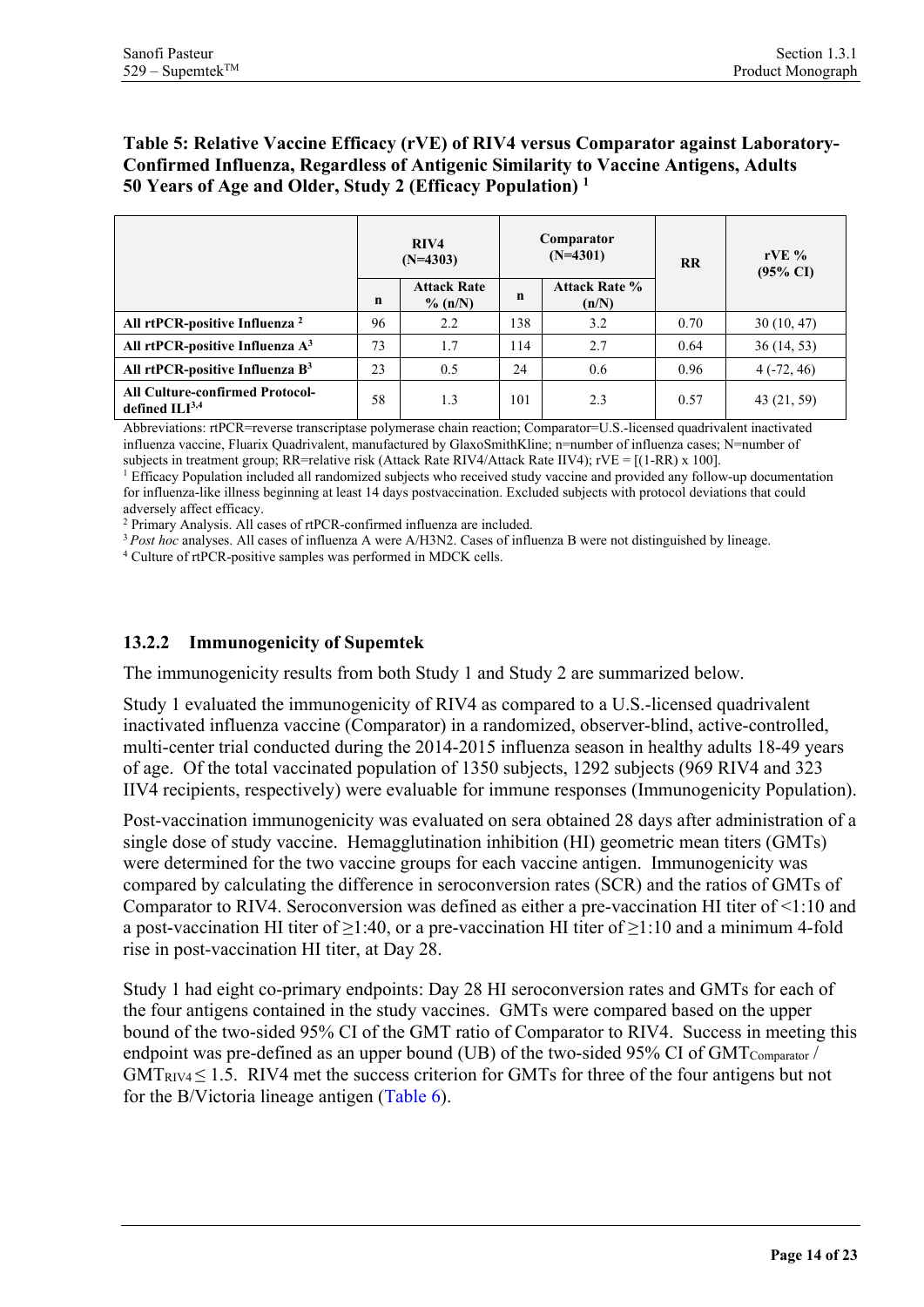#### <span id="page-14-0"></span>**Table 6: Comparison of Day 28 Post-Vaccination Geometric Mean Titers (GMT) for RIV4**  and Comparator in Adults 18-49 Years of Age, Study 1 (Immunogenicity Population)<sup>1,2,3,4</sup>

| Antigen           | <b>Post-vaccination GMT</b><br>RIV4<br>$N=969$ | <b>Post-vaccination GMT</b><br>Comparator<br>$N = 323$ | <b>GMT Ratio</b><br>Comparator/RIV4<br>$(95\% \text{ CI})$ |
|-------------------|------------------------------------------------|--------------------------------------------------------|------------------------------------------------------------|
| A/H1N1            | 493                                            | 397                                                    | 0.81<br>(0.71, 0.92)                                       |
| A/H3N2            | 748                                            | 377                                                    | 0.50<br>(0.44, 0.57)                                       |
| B/Yamagata        | 156                                            | 134                                                    | 0.86<br>(0.74, 0.99)                                       |
| <b>B/Victoria</b> | 43                                             | 64                                                     | 1.49<br>(1.29, 1.71)                                       |

Abbreviations: CI, confidence interval; GMT, geometric mean titer.

<sup>1</sup> Study 1 is registered as NCT02290509.

<sup>2</sup> The Immunogenicity Population included all randomized subjects who received a dose of study vaccine, provided serum samples for Day 0 and Day 28 within specified windows, and had no major protocol deviations that might adversely affect the immune response. The pre-defined success criterion for the GMT ratio of Comparator to RIV4 was that the upper bound of the 2-sided 95% CI of the GMT ratio, GMT Comparator / GMT RIV4 at 28 days post-vaccination, must not exceed 1.5**.**

<sup>3</sup> HI titers were assayed using egg-derived antigens.<br><sup>4</sup> Comparator: U.S.-licensed quadrivalent inactivated influenza vaccine, Fluarix Quadrivalent, manufactured by GlaxoSmithKline.

Success in meeting the seroconversion rate (SCR) endpoint was pre-defined as an upper bound (UB) of the two-sided 95% CI of SCR Comparator – SCR RIV4  $\leq$ 10%. RIV4 met the success criterion for SCRs for three of the four antigens but not for the B/Victoria lineage antigen [\(Table](#page-15-0)  [7\)](#page-15-0). Sub-population analyses of immunogenicity did not reveal significant differences between genders. Sub-analyses according to race and ethnicity were not informative because the sizes of the subsets were insufficient to reach meaningful conclusions. The HI response to the B/Victoria lineage antigen was low in both vaccine groups.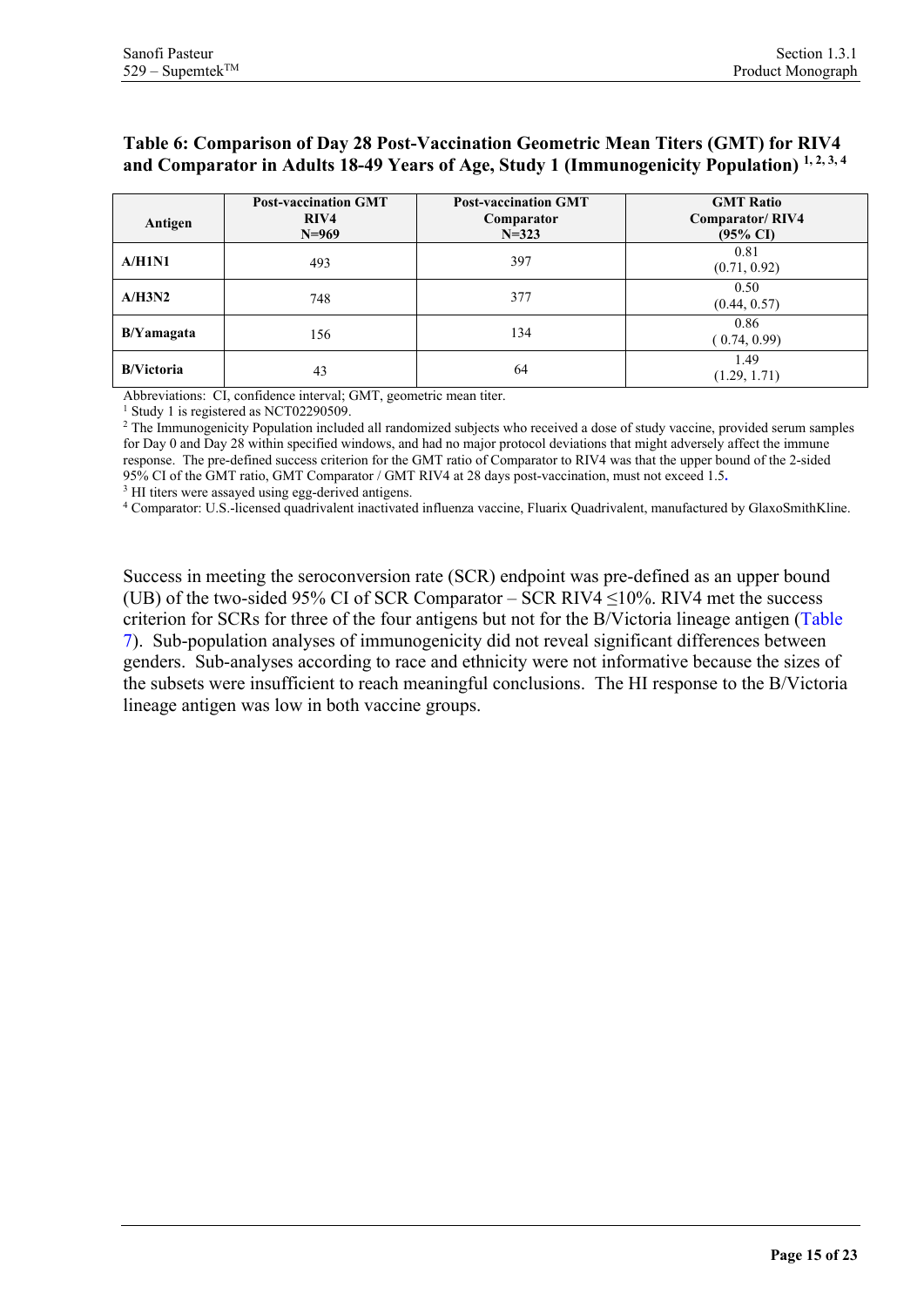#### <span id="page-15-0"></span>**Table 7: Comparison of Day 28 Seroconversion Rates for RIV4 and Comparator in Adults 18-49 Years of Age, Study 1 (Immunogenicity Population) 1, 2, 3, 4**

| Antigen           | $SCR(%, 95\% CI)$<br>RIV4<br>$N=969$ | $SCR(%, 95\% CI)$<br>Comparator<br>$N = 323$ | <b>SCR Difference <math>(\% )</math></b><br><b>Comparator - RIV4</b><br>$(95\% \text{ CI})$ |
|-------------------|--------------------------------------|----------------------------------------------|---------------------------------------------------------------------------------------------|
| A/H1N1            | 66.7(63.6, 69.6)                     | 63.5(58.0, 68.7)                             | $-3.2$ ( $-9.2$ , $2.8$ )                                                                   |
| A/H3N2            | 72.1 (69.2, 74.9)                    | 57.0 (51.4, 62.4)                            | $-15.2$ ( $-21.3, -9.1$ )                                                                   |
| B/Yamagata        | 59.6 (56.5, 62.8)                    | 60.4(54.8, 65.7)                             | $0.7(-5.4, 6.9)$                                                                            |
| <b>B/Victoria</b> | 40.6(37.4, 43.7)                     | 58.2 (52.6, 63.6)                            | 17.6(11.4, 23.9)                                                                            |

Abbreviations: CI, confidence interval; SCR, seroconversion rate

Seroconversion was defined as a pre-vaccination HI titer < 1:10 and a post-vaccination HI titer ≥1:40 or a pre-vaccination HI titer ≥1:10 and a minimum four-fold rise in post-vaccination HI antibody titer.

<sup>1</sup>Study 1 is registered as NCT02290509.

<sup>2</sup> The Immunogenicity Population included all randomized subjects who received a dose of study vaccine, provided serum samples for Day 0 and Day 28 within specified windows, and had no major protocol deviations that might adversely affect the immune response. The pre-defined success criterion for the SCR difference between Comparator and RIV4 was that the upper bound of the 2-sided 95% CI of the SCR difference IIV4 – RIV4 at 28 days post-vaccination, must not exceed 10%.<br><sup>3</sup> HI titers were assayed using egg-derived antigens.

<sup>4</sup> Comparator: U.S.-licensed quadrivalent inactivated influenza vaccine, Fluarix Quadrivalent, manufactured by GlaxoSmithKline.

Study 2 evaluated the immunogenicity of RIV4 as compared to a U.S.-licensed quadrivalent inactivated influenza vaccine (Comparator), as one of the secondary objectives. Pre- and postvaccination (Day 28) HI titers from a subset of subjects (314 in RIV4 and 300 in IIV4 recipients, respectively) were analyzed.

The study 1 in adults 18-49 years was conducted in parallel to the study 2 in adults of 50 years of age and older. These adults 18-49 years were vaccinated during the same influenza season (2014- 2015 Northern Hemisphere influenza season) and received the same RIV4 formulation (same vaccine strain composition) as adults of 50 years of age and older in the study 2. The immune response induced by RIV4 was assessed by the same HAI assay and performed by the same laboratory for both studies. Immunogenicity results in adults 18-49 years (Study 1) and adults  $\geq 50$ years (Study 2) are presented in [Table 8](#page-15-1) and [Table 9](#page-16-1) respectively.

|                                            | <b>Adults 18-49 years</b><br>$N=969$ |
|--------------------------------------------|--------------------------------------|
|                                            | GMT pre-vaccination (95% CI)         |
| $A/California/7/2009$ ( $H1N1$ )           | 59 (54; 65)                          |
| A/Texas/50/2012 (H3N2)                     | 74 (68; 82)                          |
| B/Massachusetts/02/2012 (Yamagata lineage) | 26(24; 29)                           |
| B/Brisbane/60/2008 (Victoria lineage)      | 12(11; 13)                           |
|                                            | GMT post-vaccination (95% CI)        |
| $A/California/7/2009$ ( $H1N1$ )           | 493 (460; 527)                       |
| A/Texas/50/2012 (H3N2)                     | 748 (700; 800)                       |
| B/Massachusetts/02/2012 (Yamagata lineage) | 156 (145; 168)                       |
| B/Brisbane/60/2008 (Victoria lineage)      | 43(40; 46)                           |

#### <span id="page-15-1"></span>**Table 8: Summary of HAI Antibody Response to RIV4 for Each Strain in Adults 18-49 years (Study 1) - Immunogenicity Analysis Set**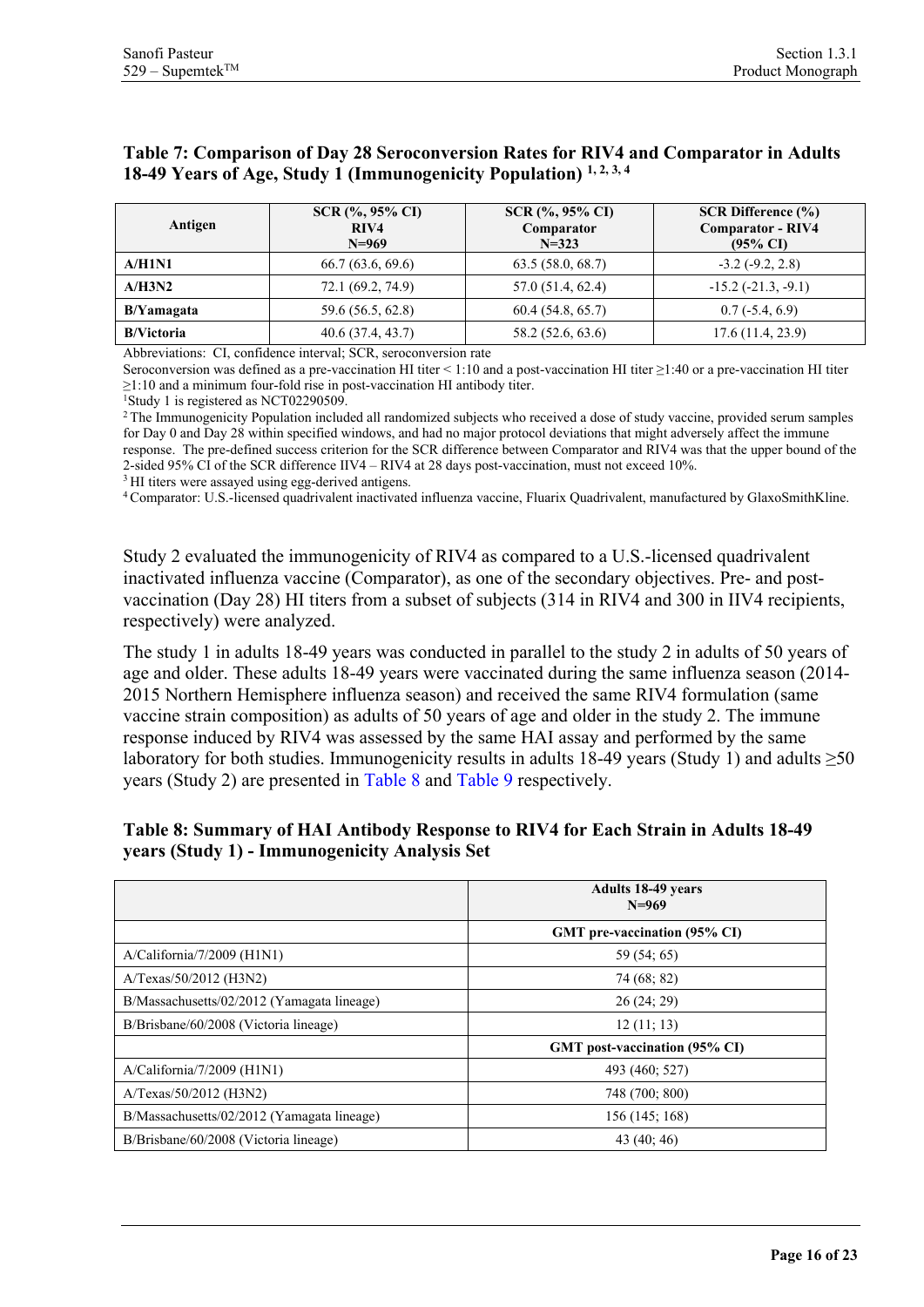|                                            | <b>Adults 18-49 years</b><br>$N=969$ |
|--------------------------------------------|--------------------------------------|
|                                            | SCR % (95% CI)                       |
| $A/California/7/2009$ ( $H1N1$ )           | 66.7(63.6; 69.6)                     |
| A/Texas/50/2012 (H3N2)                     | 72.1 (69.2; 74.9)                    |
| B/Massachusetts/02/2012 (Yamagata lineage) | 59.6 (56.5; 62.8)                    |
| B/Brisbane/60/2008 (Victoria lineage)      | 40.6(37.4; 43.7)                     |

N=number of subjects with available data for the considered endpoint

<span id="page-16-1"></span>GMT: Geometric Mean Titer; CI: Confidence Interval; SCR: Seroconversion rate

#### **Table 9: Summary of HAI Antibody Response to RIV4 for Each Strain in Adults ≥50 years (Study 2) - Immunogenicity Analysis Set**

|                                            | Adults $\geq 50$ years<br>$N = 314$ |  |  |  |
|--------------------------------------------|-------------------------------------|--|--|--|
|                                            | GMT pre-vaccination (95% CI)        |  |  |  |
| $A/California/7/2009$ ( $H1N1$ )           | 44 (38; 51)                         |  |  |  |
| A/Texas/50/2012 (H3N2)                     | 87(73; 103)                         |  |  |  |
| B/Massachusetts/02/2012 (Yamagata lineage) | 17(15; 20)                          |  |  |  |
| B/Brisbane/60/2008 (Victoria lineage)      | 14(12; 15)                          |  |  |  |
|                                            | GMT post-vaccination (95% CI)       |  |  |  |
| $A/California/7/2009$ ( $H1N1$ )           | 190 (164; 221)                      |  |  |  |
| A/Texas/50/2012 (H3N2)                     | 522(462; 589)                       |  |  |  |
| B/Massachusetts/02/2012 (Yamagata lineage) | 55 (48; 64)                         |  |  |  |
| B/Brisbane/60/2008 (Victoria lineage)      | 29 (26; 33)                         |  |  |  |
|                                            | SCR % (95% CI)                      |  |  |  |
| $A/California/7/2009$ ( $H1N1$ )           | 44.9 (39.3; 50.6)                   |  |  |  |
| A/Texas/50/2012 (H3N2)                     | 54.5 (48.8; 60.1)                   |  |  |  |
| B/Massachusetts/02/2012 (Yamagata lineage) | 38.9 (33.4; 44.5)                   |  |  |  |
| B/Brisbane/60/2008 (Victoria lineage)      | 21.0 (16.6; 25.9)                   |  |  |  |

N=number of subjects with available data for the considered endpoint

GMT: Geometric Mean Titer; CI: Confidence Interval; SCR: Seroconversion rate

#### <span id="page-16-0"></span>**13.2.3 Efficacy of trivalent recombinant influenza vaccine (RIV3)**

The efficacy of trivalent recombinant influenza vaccine (RIV3) is relevant to RIV4 because both vaccines are manufactured using the same process and have overlapping compositions.

The efficacy of trivalent recombinant influenza vaccine in protecting against influenza illness was evaluated in a randomized, observer-blind, placebo-controlled multicenter trial conducted in the United States during the 2007-2008 influenza season in adults 18-49 years of age (Study 3).

Study 3 enrolled and vaccinated 4648 healthy adults randomized in a 1:1 ratio to receive a single dose of RIV3 ( $n=2344$ ) or saline placebo ( $n=2304$ ).

Culture-confirmed influenza was assessed by active and passive surveillance for influenza-like illness (see formal definition below) beginning 2 weeks post-vaccination until the end of the influenza season, approximately 7 months post- vaccination.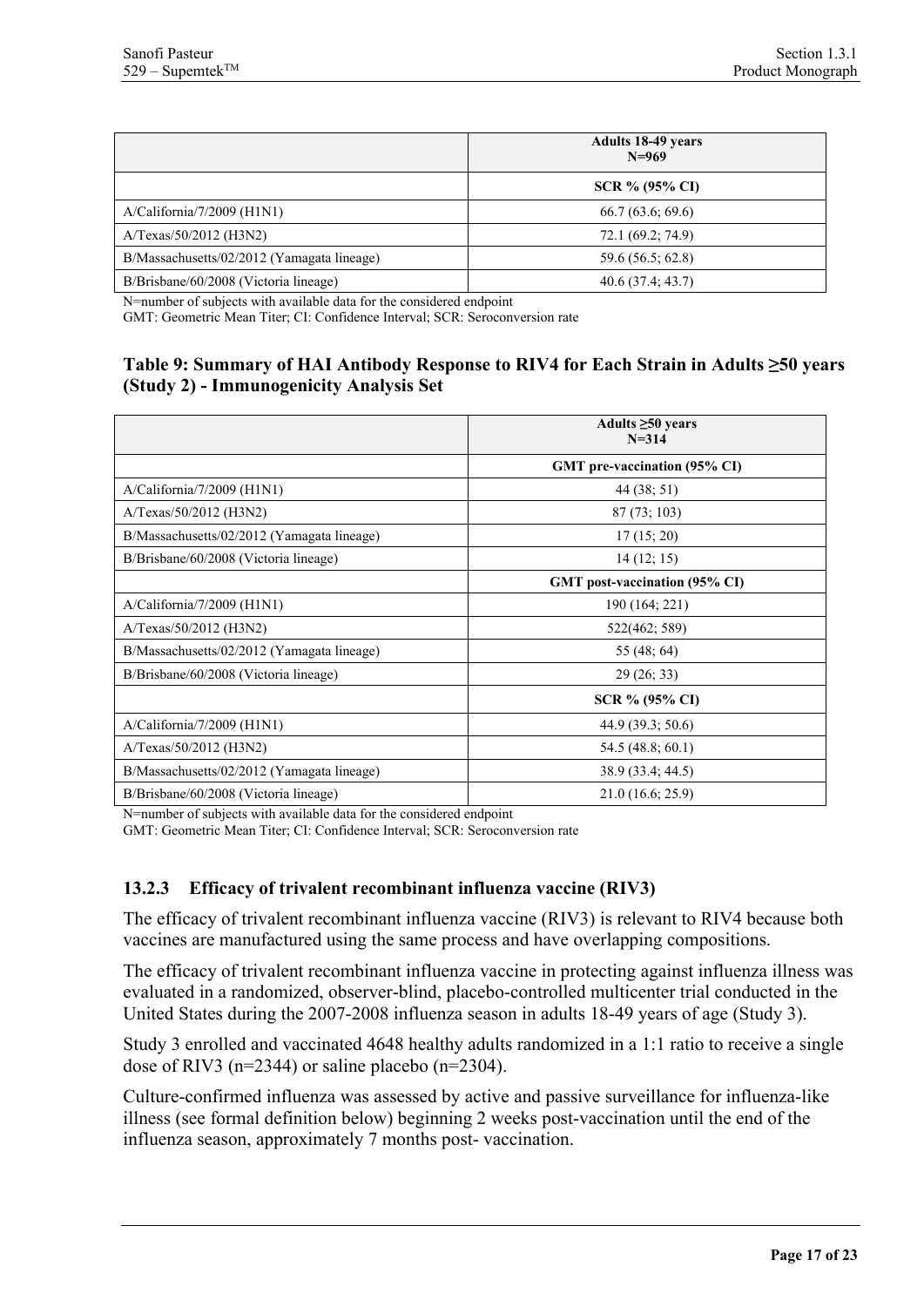The primary efficacy endpoint of Study 3 was defined as an influenza-like illness meeting the case definition of CDC-ILI with a positive culture for an influenza virus strain antigenically resembling a strain represented in RIV3. CDC-ILI is defined as fever of ≥100°F (37.8°C) oral accompanied by cough, sore throat, or both, on the same or consecutive days. Attack rates and vaccine efficacy (VE), defined as the reduction in the influenza rate for RIV3 relative to placebo, were calculated for the total vaccinated cohort (n=4648).

The pre-defined success criterion for the primary efficacy analysis was that the lower bound of the 95% confidence interval (CI) of VE should be at least 40%. Vaccine efficacy against antigenically matched culture-confirmed CDC-ILI could not be determined reliably because 96% of the influenza isolates obtained from subjects in Study 3 were not antigenically matched to the strains represented in the vaccine. Therefore, an exploratory analysis of VE of RIV3 against all strains, regardless of antigenic match to the vaccine, isolated from subjects with "any ILI", defined as not necessarily meeting CDC-ILI criteria was done and demonstrated an efficacy estimate of 44.8%  $(95\% \text{ CI } 24.4, 60.0)$ . See [Table 10](#page-17-0) for VE by case definition.

<span id="page-17-0"></span>**Table 10: Vaccine Efficacy Against Culture-Confirmed Influenza in Healthy Adults 18-49 Years of Age, Study 3\***

| <b>Case definition</b>                                               | RIV3<br>$(N=2344)$ |         | <b>Saline Placebo</b><br>$(N=2304)$ |                        | RIV3<br>Vaccine                        | 95% Confidence   |  |
|----------------------------------------------------------------------|--------------------|---------|-------------------------------------|------------------------|----------------------------------------|------------------|--|
|                                                                      | Cases,<br>n        | Rate, % | Cases,<br>n                         | Rate,<br>$\frac{6}{9}$ | Efficacy <sup>1</sup><br>$\frac{0}{0}$ | <b>Interval</b>  |  |
| Positive culture with a strain represented in the vaccine            |                    |         |                                     |                        |                                        |                  |  |
| CDC-ILI, all matched strains $2,3$                                   | 1                  | 0.04    | 4                                   | 0.2                    | 75.4                                   | $(-148.0, 99.5)$ |  |
| Any ILI, all matched strains 4,5                                     | 2                  | 0.1     | 6                                   | 0.3                    | 67.2                                   | $(-83.2, 96.8)$  |  |
| Positive culture with any strain, regardless of match to the vaccine |                    |         |                                     |                        |                                        |                  |  |
| CDC-ILI, all strains <sup>2,6</sup>                                  | 44                 | 1.9     | 78                                  | 3.4                    | 44.6                                   | (18.8, 62.6)     |  |
| Sub-Type A                                                           | 26                 | 1.1     | 56                                  | 2.4                    | 54.4                                   | (26.1, 72.5)     |  |
| <b>Type B</b>                                                        | 18                 | 0.8     | 23                                  | 1.0                    | 23.1                                   | $(-49.0, 60.9)$  |  |
| Any ILI, all strains $4,6$                                           | 64                 | 2.7     | 114                                 | 4.9                    | 44.8                                   | (24.4, 60.0)     |  |
| Sub-Type A                                                           | 41                 | 1.7     | 79                                  | 3.4                    | 49.0                                   | (24.7, 65.9)     |  |
| <b>Type B</b>                                                        | 23                 | 1.0     | 36                                  | 1.6                    | 37.2                                   | $(-8.9, 64.5)$   |  |

\*In Study 3 (NCT00539981) vaccine efficacy analyses were conducted on the Total Vaccinated Cohort (all randomized subjects who received study vaccine according to the treatment actually received and who provided data). Vaccine efficacy  $(VE) = 1$  minus the ratio of Supemtek /placebo infection rates.

<sup>1</sup> Determined under the assumption of Poisson event rates, according to Breslow and Day, 1987.

<sup>2</sup> Meets CDC influenza-like illness (CDC-ILI) defined as fever of ≥100ºF oral accompanied by cough and/or sore throat, on the same day or on consecutive days.

<sup>3</sup> Primary endpoint of trial.

<sup>4</sup> All culture-confirmed cases are considered, regardless of whether they qualified as CDC-ILI.

<sup>5</sup> Secondary endpoint of trial.

<sup>6</sup> Exploratory endpoint of trial.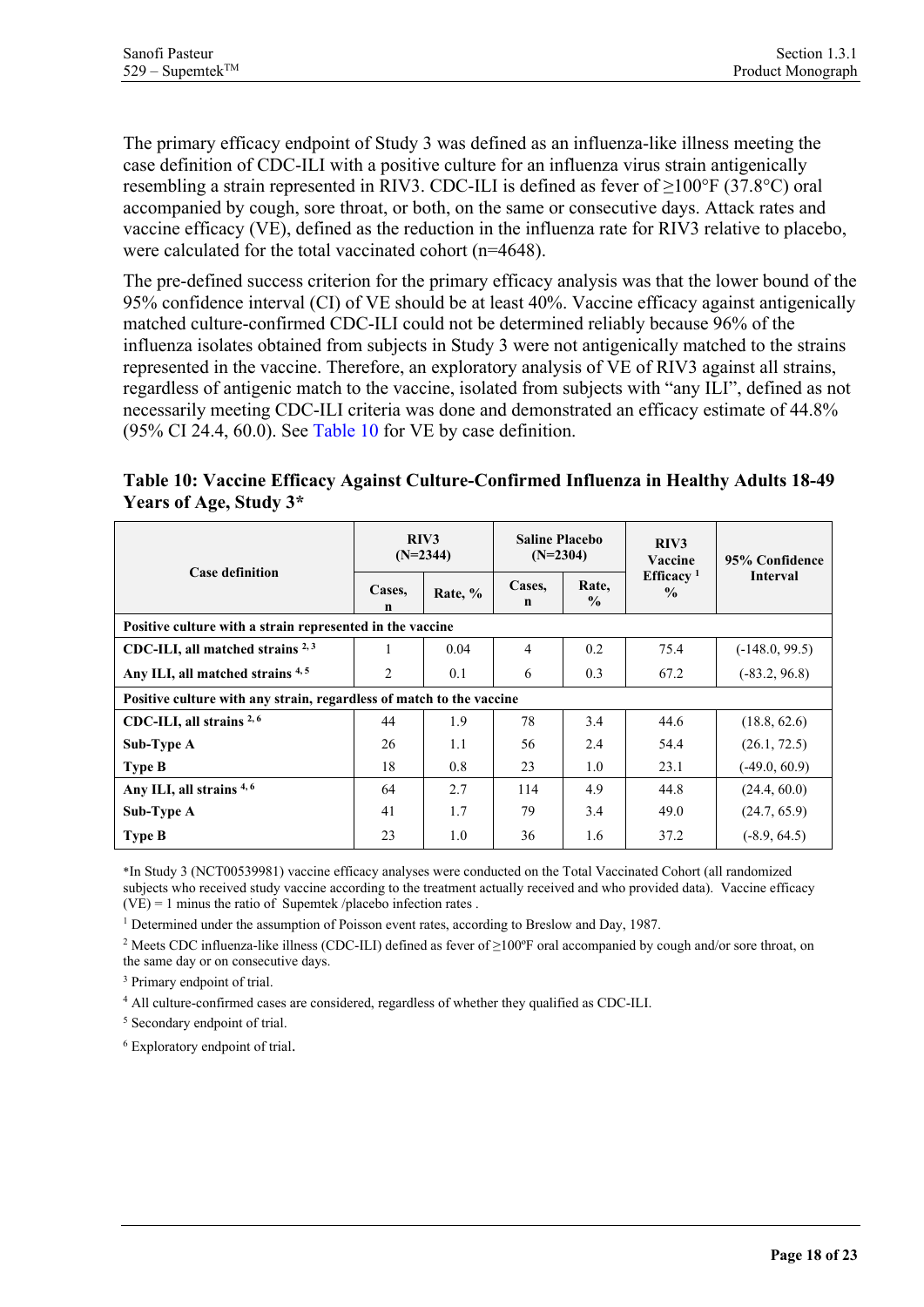# <span id="page-18-0"></span>**14 NON-CLINICAL TOXICOLOGY**

Supemtek has not been evaluated in non-clinical studies.

A developmental toxicity study conducted in rats vaccinated with the trivalent recombinant influenza vaccine (RIV3) revealed no evidence of impaired female fertility.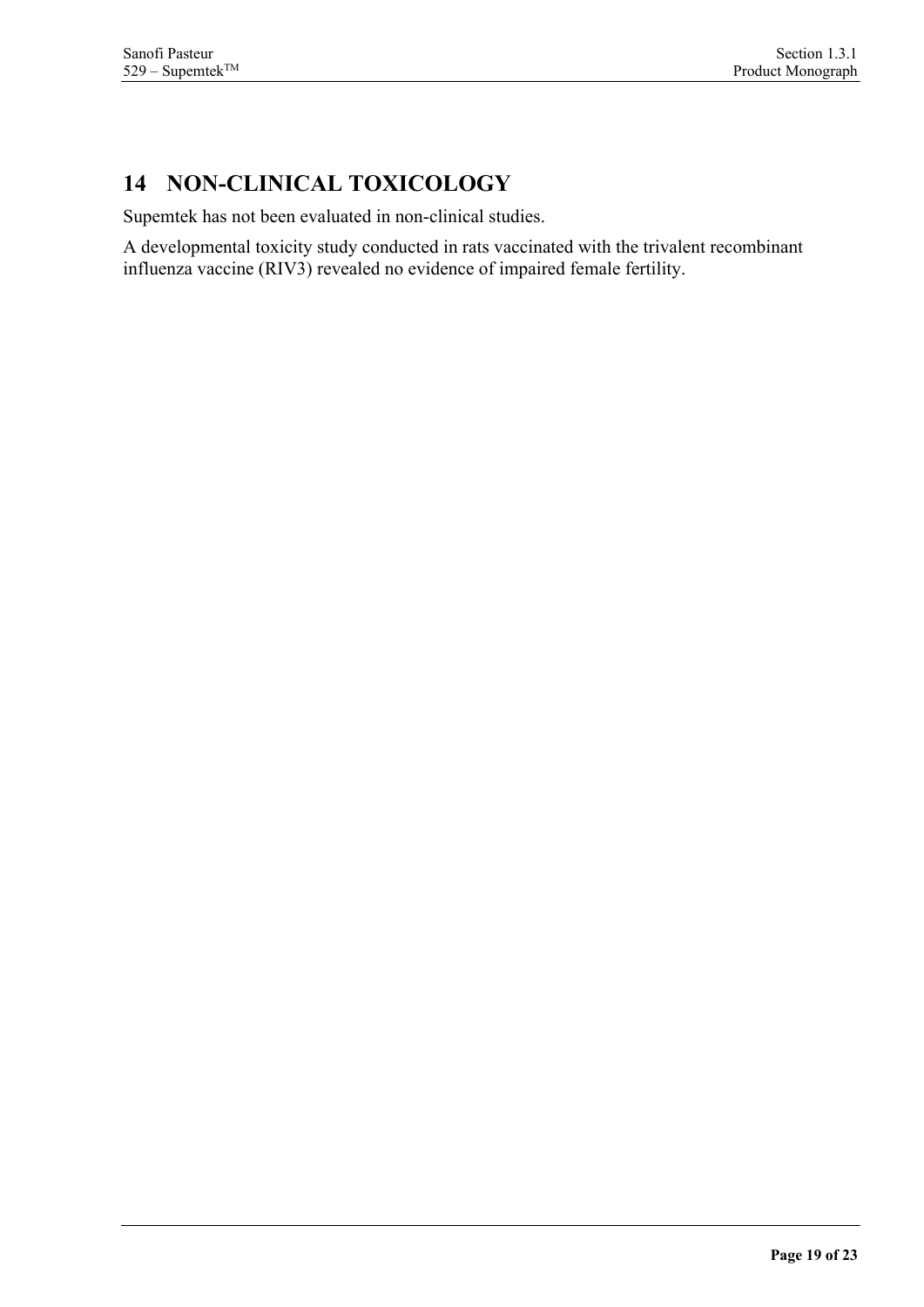### <span id="page-19-0"></span>**READ THIS FOR SAFE AND EFFECTIVE USE OF YOUR MEDICINE**

# **PATIENT MEDICATION INFORMATION Supemtek™**

#### **Quadrivalent Recombinant Influenza Vaccine**

Read this carefully before you start taking **Supemtek** and each time you get a dose. This leaflet is a summary and will not tell you everything about this drug. Talk to your healthcare professional about your medical condition and treatment and ask if there is any new information about **Supemtek.** 

#### **What is Supemtek used for?**

Supemtek is a vaccine used to prevent influenza. This vaccine may be given to adults 18 years and older.

Influenza (or flu) is an infection caused by the influenza virus. Flu symptoms can include fever, headache, muscle pain, runny nose, sore throat, extreme tiredness and cough. Some people, such as children, older adults, and those with chronic medical conditions, can get much sicker. Flu is a disease that can spread rapidly and is caused by different types of strains that can change every year. This is why you might need to be vaccinated every year.

#### **How does Supemtek work?**

Supemtek causes your body to produce its own natural protection against influenza virus. After you receive the vaccine, your body begins to make substances called antibodies against the strains of virus that are in the vaccine. Antibodies help your body to fight disease and are effective for the duration of the flu season. When you are exposed to the virus, the antibodies will help to keep you from getting sick. If you do get the flu, you may not be as sick.

#### **What are the ingredients in Supemtek?**

This vaccine complies with the World Health Organisation (WHO) recommendation (Northern hemisphere) for the {year/year} season.

Medicinal ingredients: Influenza virus recombinant proteins of the following strain types: A (H3N2), A (H1N1), B (Victoria lineage) and B (Yamagata lineage).

Non-medicinal ingredients: sodium chloride, monobasic sodium phosphate, dibasic sodium phosphate and polysorbate 20. Supemtek does not contain adjuvant, egg proteins, antibiotics, or preservatives; there is no gelatin added in Supemtek as a stabilizer.

#### **Supemtek comes in the following dosage forms:**

Supemtek is a liquid vaccine that is injected into a muscle. A single dose is 0.5 mL.

#### **Do not use Supemtek if:**

• You have a known severe allergy to any ingredient in Supemtek or you have had a severe allergic reaction after receiving a vaccine that contained similar ingredients.

#### **To help avoid side effects and ensure proper use, talk to your healthcare professional before you take Supemtek. Talk about any health conditions or problems you may have, including if you:**

• Have a high fever or serious illness.Vaccination may be delayed until your fever is gone.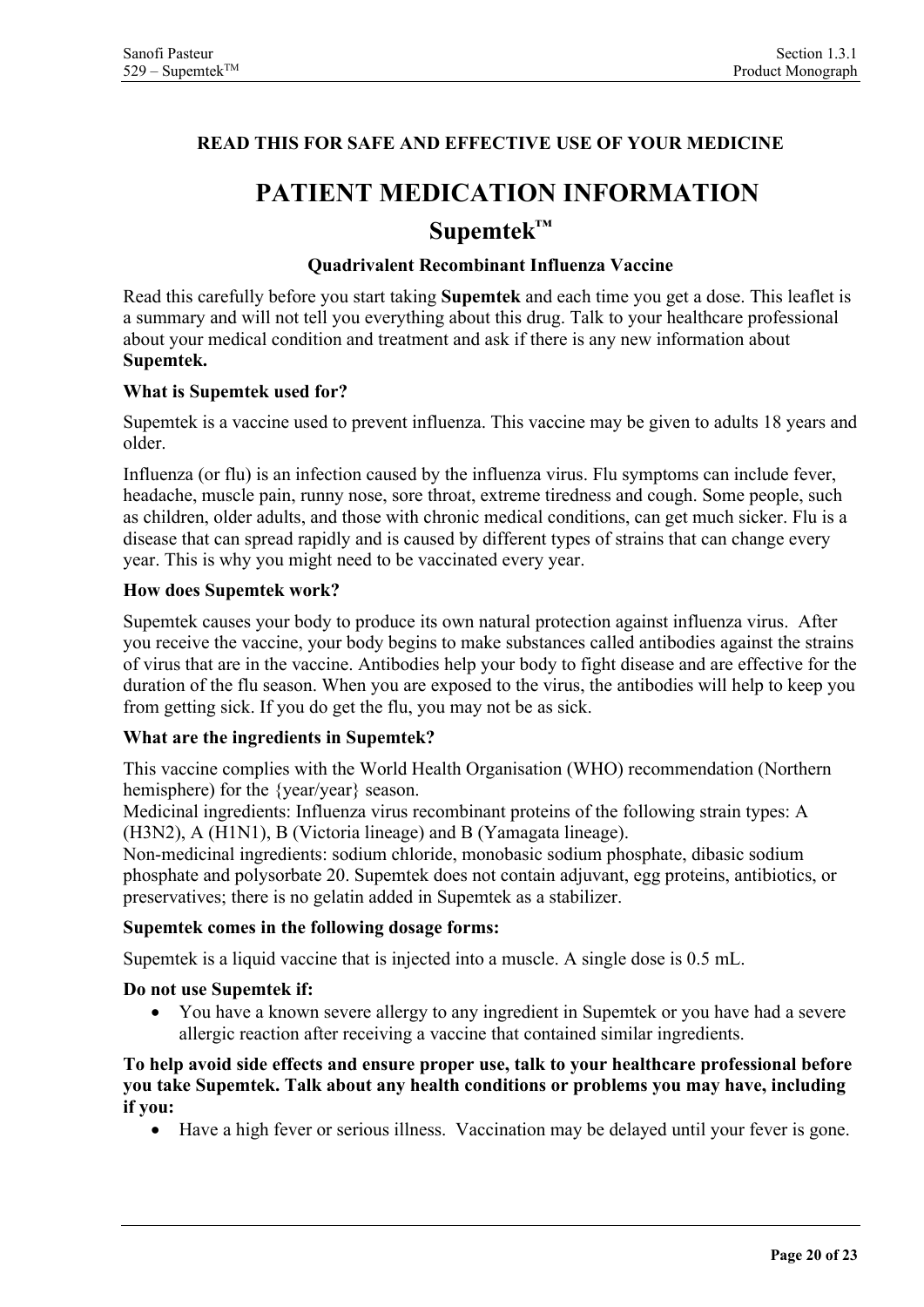- Have an allergy to any component of the vaccine.
- You have a poor immune response (immunodeficiency or taking medicines affecting the immune system e.g. medicine against cancer (chemotherapy) or corticosteroid medicines).
- You have a bleeding problem or bruise easily.
- Fainting can occur following, or even before, any needle injection, therefore tell the doctor or nurse if you fainted with a previous injection.

#### **Tell your healthcare professional about all the medicines you take, including any drugs, vitamins, minerals, natural supplements or alternative medicines.**

#### **How to take Supemtek:**

Supemtek is given by a doctor, pharmacist, or nurse as a 0.5 ml injection in the muscle in the upper arm or in the thigh depending on your age and muscle mass.

#### **Usual dose:**

A single dose is 0.5 mL. The vaccination should be given in the muscle, preferably in the deltoid (shoulder) region.

#### **Overdose:**

In case of drug overdose, contact your healthcare professional, hospital emergency department or regional poison control centre immediately, even if there are no symptoms.

#### **Missed Dose:**

Not applicable to this vaccine.

#### **What are possible side effects from using Supemtek?**

Like all medicines, this vaccine can cause side effects, although not everybody gets them. These are not all the possible side affects you may feel when taking Supemtek. If you experience any side effect not listed here, contact your healthcare professional.

#### **Severe allergic reactions**

Contact your doctor or healthcare professional immediately or go to the nearest hospital emergency room right away if you experience allergic reactions that may be life-threatening. Symptoms may include difficulty breathing, shortness of breath, swelling of the face, lips, throat or tongue, cold, clammy skin, palpitations, dizziness, weakness, fainting, rash or itching.

The following side effects have been reported with Supemtek:

**Very common** (may affect more than 1 in 10 people):

- Local reactions: pain, tenderness
- Fatigue
- Headache
- Muscle pain and joint pain (in adults 18-49 years of age)

#### **Common** (may affect up to 1 in 10 people):

- Feeling sick (nausea)
- Local reactions: redness, swelling, hardness (induration) around the area where the vaccine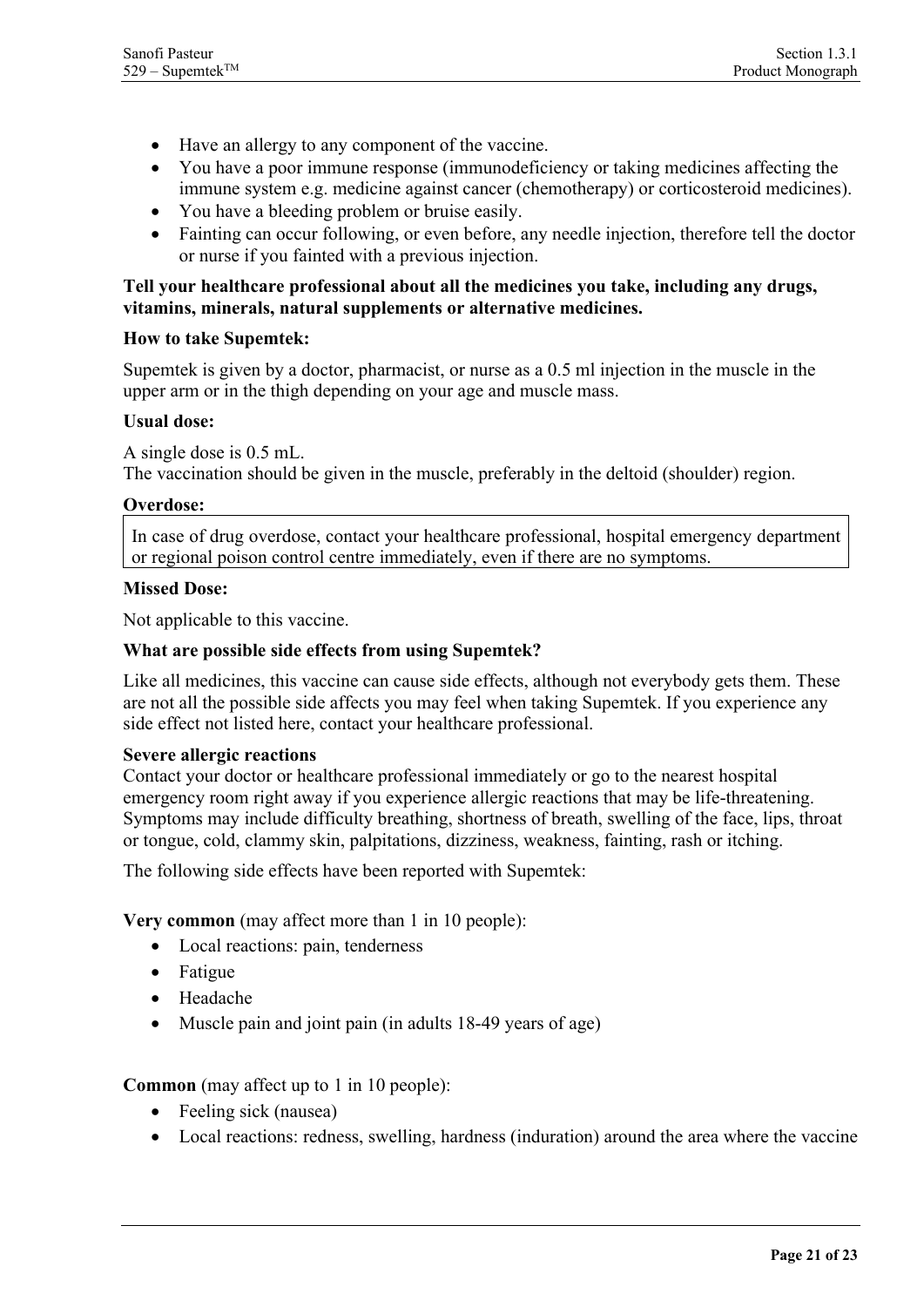is injected

- Fever ( $>$  38 $\degree$ C) (in adults 18-49 years of age)
- Shivering
- Muscle pain and joint pain (in adults 50 years of age and older)

**Uncommon** (may affect up to 1 in 100 people):

• Fever ( $>$  38 $^{\circ}$ C) (in adults 50 years of age and older)

If you have a troublesome symptom or side effect that is not listed here or becomes bad enough to interfere with your daily activities, talk to your healthcare professional.

#### **Reporting Suspected Side Effects**

To monitor vaccine safety, the Public Health Agency of Canada collects information on serious and unexpected case reports on adverse events following immunization.

#### **For Health Care Professionals:**

If a patient experiences an adverse event following immunization, please complete the appropriate Adverse Events Following Immunization (AEFI) Form and send it to your local Health Unit in your province/territory.

#### **For the General Public:**

Should you experience an adverse event following immunization, please ask your doctor, nurse, or pharmacist to complete the Adverse Events Following Immunization (AEFI) Form.

If you have any questions or have difficulties contacting your local health unit, please contact the Vaccine Safety Section at the Public Health Agency of Canada:

By toll-free telephone: 1-866-844-0018 By toll-free fax: 1-866-844-5931 Web:<http://www.phac-aspc.gc.ca/im/vs-sv/index-eng.php> By regular mail: The Public Health Agency of Canada Vaccine Safety Section 130 Colonnade Road, Address Locator: 6502A, Ottawa, ON K1A 0K9

**NOTE: Should you require information related to the management of the side effect, please contact your health care provider before notifying the Public Health Agency of Canada**. **The Public Health Agency of Canada does not provide medical advice**.

#### **Storage:**

Store Supemtek in a refrigerator at 2° to 8°C. **Do not freeze.** Throw the product away if it has been exposed to freezing.

Protect syringes from light.

Do not use after the expiration date.

Keep out of reach and sight of children.